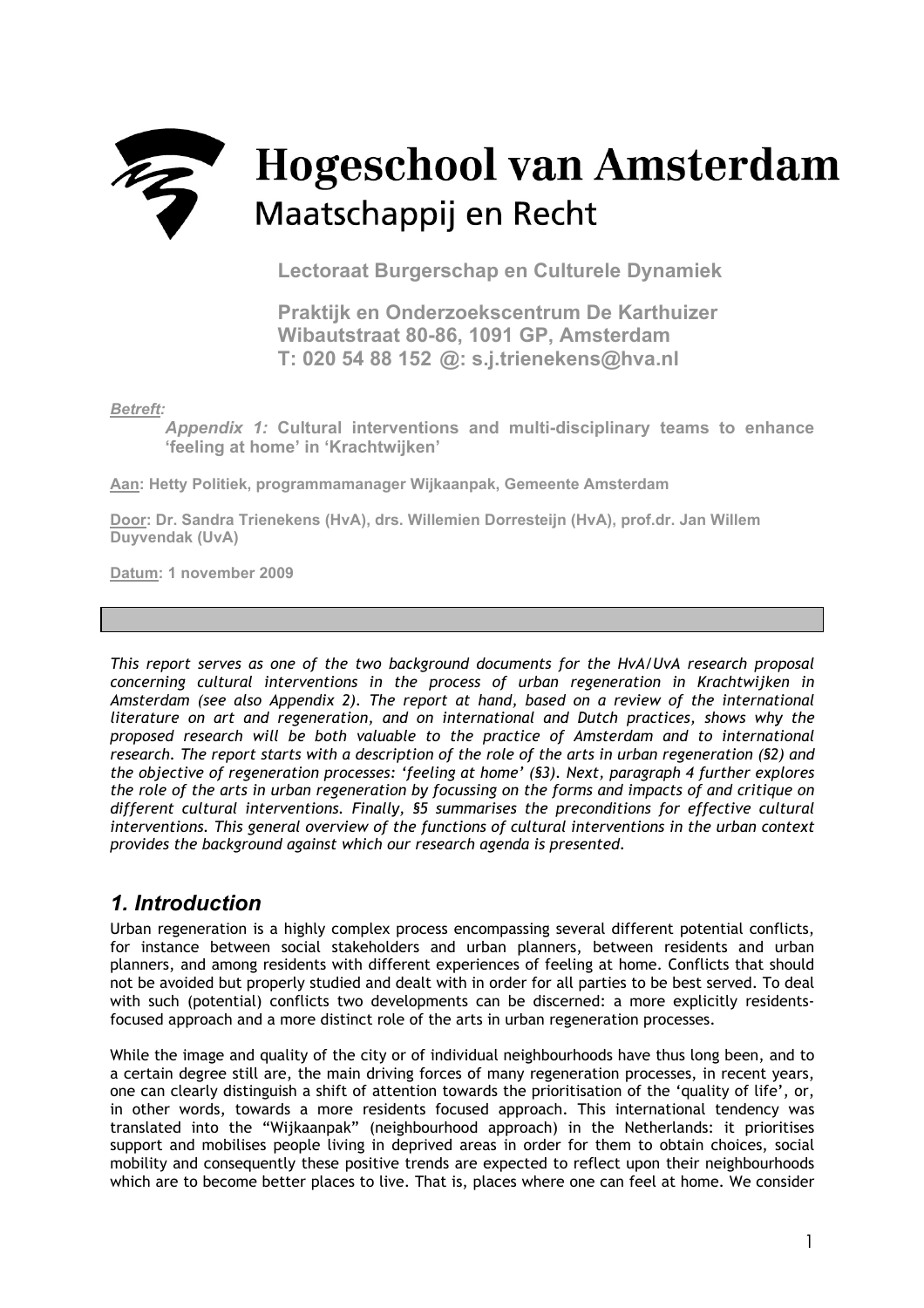'feeling at home' an important element in urban regeneration practices, as it is both a prerequisite and an outcome of successful regeneration activities. Therefore, we need to take feelings of nostalgia and emotions related to 'feeling at home' seriously, as 'belonging' somewhere is an existential need for us all. For neighbourhoods to become more liveable, comfortable areas where people feel at ease in their home and with each other in the public sphere, one needs residents who 'feel at home', and vice versa. Additionally, without a certain attachment or sense of belonging to the home and surrounding area, we cannot expect citizens to become active and participating residents. The difficulty is, however, that people experience different feelings of home, in the own dwelling as well as in public spaces. These feelings are ever more so contested during physical regeneration practices when large rebuilding schemes rudely intervene in neighbourhoods and uproot residents.

The arts are highly suitable to guide such processes. The arts may be defined as 'a means through which we can examine our experience of ourselves, the world around us, and the relationship between the two, and share the results with other people in a form which gives free rein to our intellectual, physical, emotional and spiritual qualities' (Matarasso, 1999). Art has always been a significant part of what cities are and do. The visual culture expressed in architectural styles, monuments, and the designs of parks as well as the less formal culture offered by street musicians, neighbourhood festivals and other cultural events contribute to how cities feel and are experienced. But also, more recently, the arts as cultural interventions ('creative hotspots', community art projects, etc.) play an increasingly important part in cities and regeneration processes. Cultural interventions stimulate such processes because their point of departure is a 'fun' project rather than a problem; artists operate relatively independent from existing policy agendas and power structures, therefore art projects create new spaces (interstices) to come to unexpected conclusions and solutions; and art triggers 'peaceful deliberation processes' because everyone relates differently to a piece of art, therefore inherent to art projects is the exchange and management of differences in opinion (potential conflict). Landry & Matarasso (1996) sum up the characteristics inherent to the arts as follows:

- They engage people's creativity, and so lead to problem solving.

- They are about meanings, and enable dialogue and debate between residents, social groups, professionals and policy makers.

- They encourage questioning, and the imagination of possible futures.
- They offer self-expression, which is an essential characteristic of the active citizen.

- They are unpredictable, exiting and fun.

Arts programmes are therefore not an alternative to regeneration initiatives like environmental improvements, training schemes or youth development projects. They are a vital component, which, like yeast in dough, can transform a situation.

Considering the fundamental part art and culture are of everyday life and therefore of one's living environment, one would expect that those concepts be fully integrated into the field of urban research. Nevertheless, it was not until the 1980s that the study of culture and its importance to the urban form and change was recognised. Urban studies at that time were mainly preoccupied with demographic and political-economic changes that left little room for culture as a focus for urban theory and research. This changed with the decline of manufacturing-based economies of cities that took place in the 1970s and 1980s (Lin & Mele, 2005, p.279). As the trend of globalization was progressing, advanced capitalist countries entered into the stage of the new knowledge and informational economies. Several scholars, most prominently Richard Florida, claimed that the key driver of these new knowledge economies was creativity, especially artistic and technological creativity (Sasaki, 2004, p.1). Their claims resonated in urban politics and consequently, art became increasingly justified on the basis of its supposed contribution to what might broadly be termed 'urban regeneration'. The contributions of art, it was argued, could be economic, social, environmental and psychological. Such advocacy was in line with the broader shift towards 'cultural' means to address the deep-rooted problems in cities (Hall & Robertson, 2001, p. 5). Urban development strategies became strongly influenced by the beliefs of what makes cities desirable in an increasingly globalised economy, where knowledge, creativity and innovation are the driving forces for economic growth and prosperity.

Nevertheless, culture is often still just an "add-on" rather than an integral part of a regeneration scheme. This is partly caused by the fact that the local authorities and partnership bodies responsible for regeneration (see our analysis of interviews with housing corporations in Amsterdam)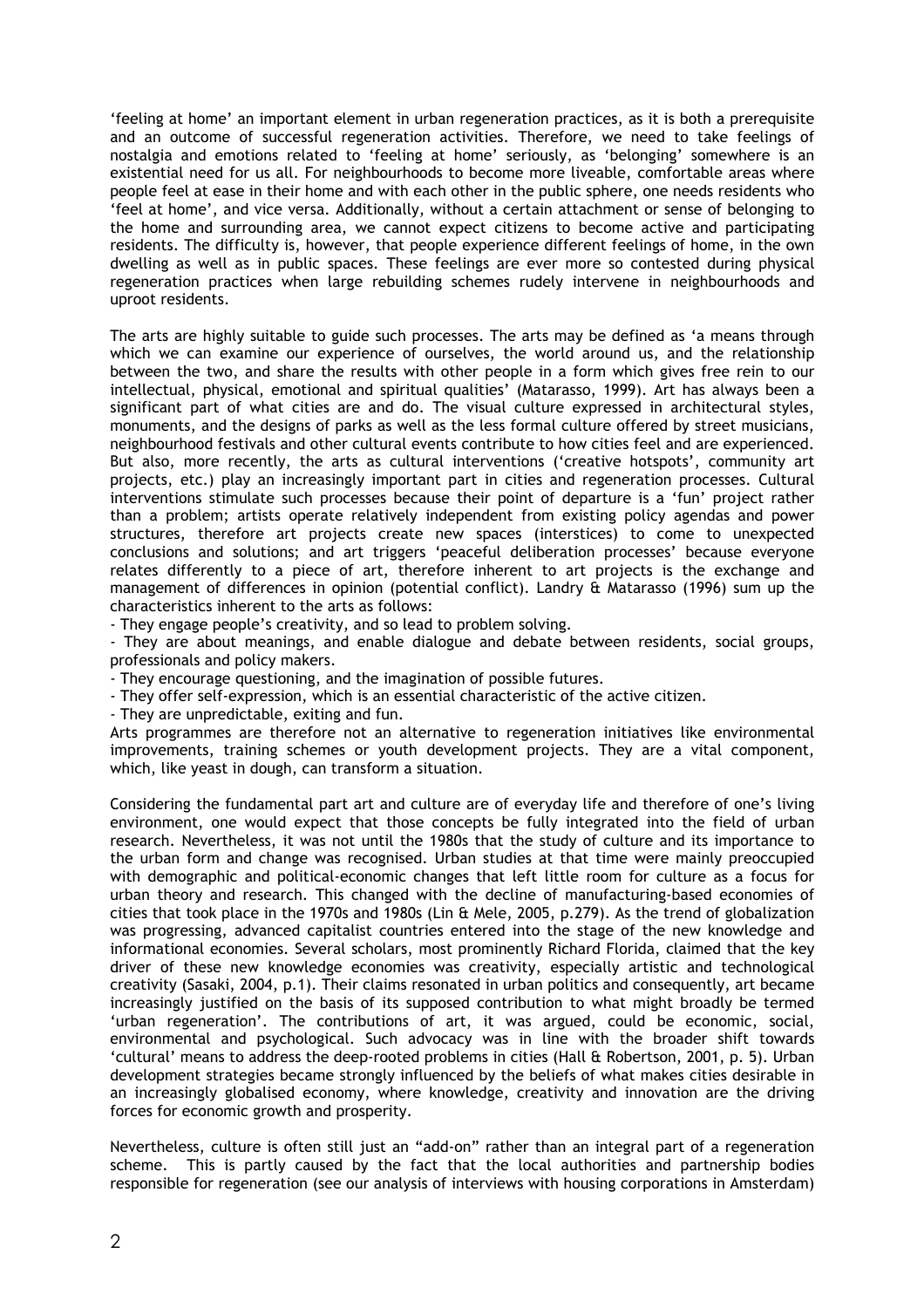are rarely structured to facilitate collaboration between those responsible for regeneration and those responsible for cultural activity and they often do not naturally think of themselves as collaborators (Evans, 2005, p. 970). Moreover, urban regeneration itself is usually quite a diffuse process through which different - and sometimes conflicting - interests and goals are combined. Since wider city (economic and policy) ideals are often contesting individual or neighbourhood needs and wishes. Moreover, as urban governance and the integral approach are popular nowadays, another potential struggle is at hand: Will all stakeholders and beneficiaries be invited around the planning table? Will their voices be evenly heard?

Our hypothesis is that cultural interventions are needed in urban regeneration schemes to create an enabling atmosphere and open up communication. Not just for residents to feel at home in their neighbourhood, but also to make positive, lasting contributions in line with the "Wijkaanpak" goals. An important prerequisite however, is that all different parties involved are working alongside in, what we call, multidisciplinary teams to prevent such interventions from being just another loseended, additional project among many other projects.

Therefore our primary intention with this research is two-folded:

- 1. To experiment with and analyse different cultural interventions that contribute to the sense of feeling at home in urban regeneration areas (Krachtwijken) in Amsterdam;
- 2. To experiment with and analyse multi-disciplinary teams in order to enable collaboration among different stakeholders – from physical, economic, social and cultural backgrounds – during the entire regeneration process (from planning phase till delivery).

# *2. The arts and urban regeneration*

In 1965, Jane Jacobs formulated how she perceived a successful neighbourhood: *"A successful city neighbourhood is a place that keeps sufficiently abreast of its problems so it is not destroyed by them. An unsuccessful neighbourhood is a place that is overwhelmed by its defects and problems and is progressively more helpless before them"* (1965, p.122). Evans (2005) defined urban regeneration as the transformation of a place – residential, commercial or open space – that has displayed the symptoms of physical, social and/or economic decline. Roberts and Sykes (2000, p.17) conceptualised regeneration more specifically as: 'A comprehensive and integrated vision and action which leads to the resolution of urban problems and which seeks to bring about a lasting improvement in the economic, physical, social and environmental condition of an area that has been subject to change.' Urban regeneration should therefore facilitate and contribute to the dynamic nature of places, through comprehensive and integrated vision and action. Such vision and action is especially needed because urban regeneration processes:

a) follow distinct phases: planning, demolition, realisation and, finally, the return of old and influx of new residents;

b) are characterised by the following aspects:

- it is location-specific because in each area the stakeholders differ
- it integrates different timeframes: it seeks solutions for current urban issues and it simultaneously aims for a design of a long-term sustainable living environment
- it is multidimensional: urban regeneration integrates not only the physical, social, cultural and economic aspects of the specific area, but also brings together public and private partners with diverging aims and values.

c) serve different objectives:

*1. Economic*: creation of employment, attracting businesses and tourists

*2. Socia*l: encouraging social interactions, meetings between different types of residents and enhancing positive coexistence, health and wellbeing.

*3. Environmental or physical:* improvement of the built environment and public places in order to improve the quality of life of local residents

*4. Cultural*: enhancing group identity, place identity or positive connotations to the neighbourhood; the image and self-image of an area and also the heritage, history, traditions and skills within a society, embracing diversity, pluralism.

In short, urban regeneration processes are complex and potentially highly conflict-ridden. Several scholars (e.g. Matarasso 1997; Landry 1999, 2004; Tornaghi 2007) present a strong claim that, within regeneration schemes, cultural interventions could be used as a vehicle to integrate the agendas of the stakeholders and the different objectives and that art is able to dynamically deal with the above-mentioned characteristics of urban regeneration. Thereby the arts become integrated as a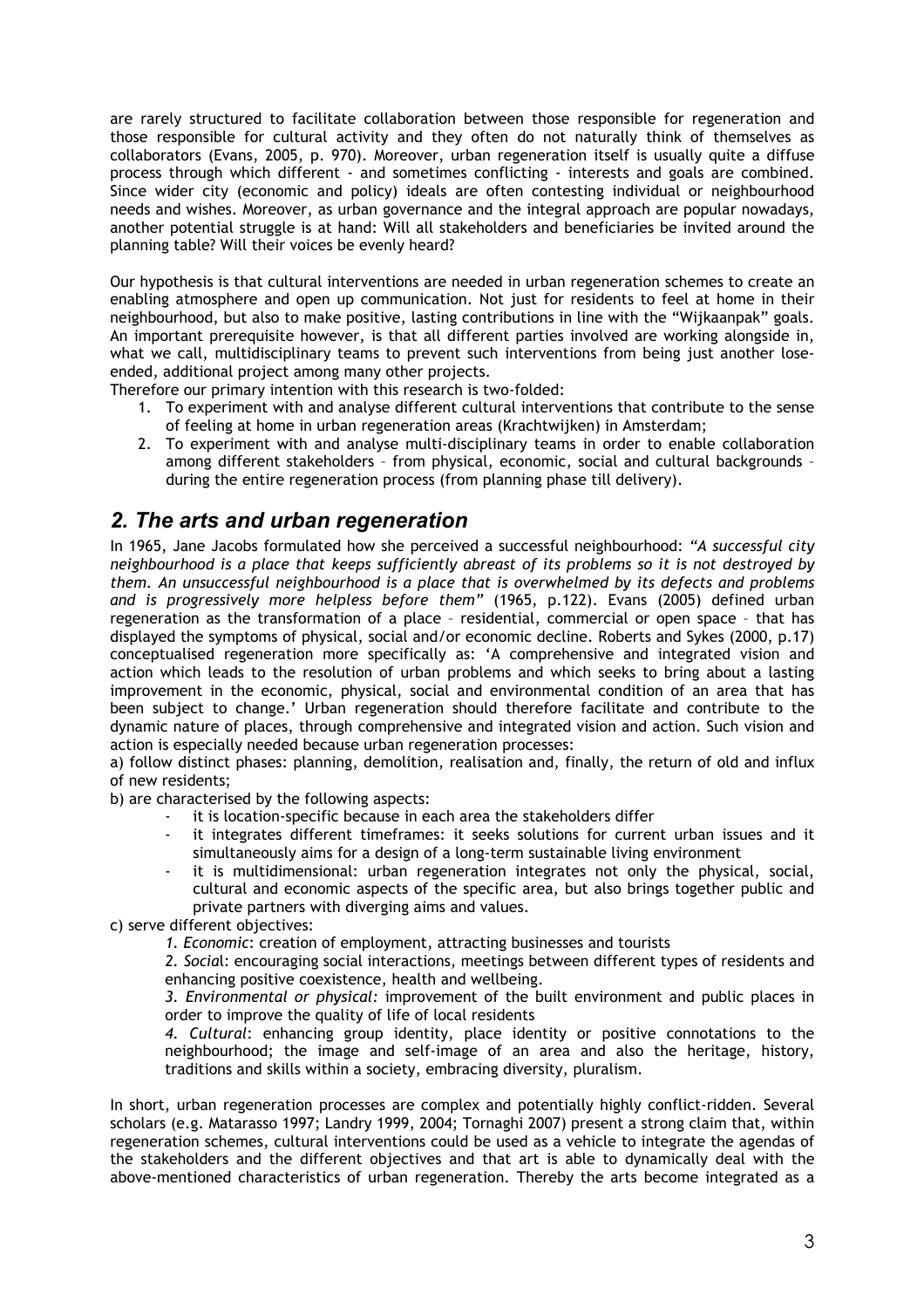*tool* in all strategic actions that are part of urban regeneration processes. This can be done in different ways. That is, Evans (2005) identifies three regeneration models depending on the degree of influence attributed to the arts within the process. Within these models culture, depending on how cultural activities are incorporated, could either serve as:

- 1) a driver or catalyst leading the regeneration scheme (**culture-led regeneration**)
- 2) one of the main pillars integrated in a broader strategy (**cultural regeneration**)
- 3) at the very least a key player, but not fully integrated at the strategic development or master planning stage; the role often remains small, ad hoc and/or ornamental (**culture and regeneration**)

Although these models can be readily discerned in countries with a rich history of experience in incorporating the arts in regeneration schemes (mainly the Anglo-Saxon Western countries), insight and research findings on how the arts can play an effective role in urban regeneration remains tentative and dispersed. Recent developments in urban regeneration in the Dutch context point towards a stronger base for cultural interventions, but here too research and insight in both the conceptual and practical requirements of the arts as an integrated part of regeneration processes remains obscure. Therefore, it seems most relevant in the Dutch case to focus on 'how' cultural interventions can become integrated in urban regeneration, rather than remaining a single part (or ornament) in regeneration processes. The question 'how' to shape such cultural intervention processes is also distinctly heard among representatives of the Amsterdam housing corporations (see Appendix 2). Answering the 'how to' question is also to gain insight in the "effective implementation" or "*krachtige uitvoering*" central to the *Amsterdams Uitvoeringsprogramma Wijkaanpak 08-09* (Gemeente Amsterdam, 2008). Hence, the first two research questions are:

### *RQ 1 – On the conceptual level: How are social, cultural and physical interventions to be integrated, whilst taking into account the location-specific and multidimensional character in time and disciplines of urban regeneration processes?*

*RQ 2 – On the practical level: How can cultural interventions be effectively embedded in the various phases of urban regeneration processes?* 

### *3. The objectives of regeneration: 'feeling at home'*

The previous section already mentioned several objectives of urban regeneration. Before we continue our exploration into the role of the arts in regeneration processes, it is important to first focus on the objectives set by the '*Amsterdamse Wijkaanpak'*-agenda. These objectives entail, amongst others, 'Integration & Participation', 'Residing & Living' and 'Security'. In these themes, physical, social and cultural interventions clearly overlap, probably more so than e.g. is the case in the more pedagogical objective 'Learning and Growing-up' (Gemeente Amsterdam, 2008). Although we will focus on specific aspects of the first three themes mentioned above, our central aim in the proposed research is to transcend these themes and focus on the overarching concept of 'feeling at home' (*thuis voelen*). Because, as mentioned in the introduction, neighbourhoods are only liveable areas when most people feel at home there and only when people feel at home do they actively invest in their neighbourhood to keep it liveable and a comfortable place to be. Obviously also the physical state of the neighbourhood has a high stake in how at home people will feel. Therefore, feeling at home is both a prerequisite and an outcome of urban regeneration.

'Home' matters to everybody, but there are many meanings of home for various people.<sup>1</sup> This multiplicity is itself meaningful: to feel 'at home' is not a singular feeling but a multiple, plural and layered sentiment that travels from the individual household via the neighbourhood to the nation, and from the house to the workplace. What are these different feelings of home? The phenomenological perspective on home – representing familiarity, order, permanency, comfort and *place-bound* culture – has long been dominant. Home in this perspective was fixed and rooted, unreceptive to change – the last stronghold, in fact, against change. In our mobile era, this paradigm – 'that one needs a particular place to feel at home' – has not necessarily weakened, but has become more complex. To illustrate with a few experiences of feeling at home:

- More and more highly mobile people in this globalised world are able to feel at home 'en route'. That is, at least for some, 'feeling at home' does not necessarily imply place

<sup>&</sup>lt;sup>1</sup> This section is based on J.W. Duyvendak (2010).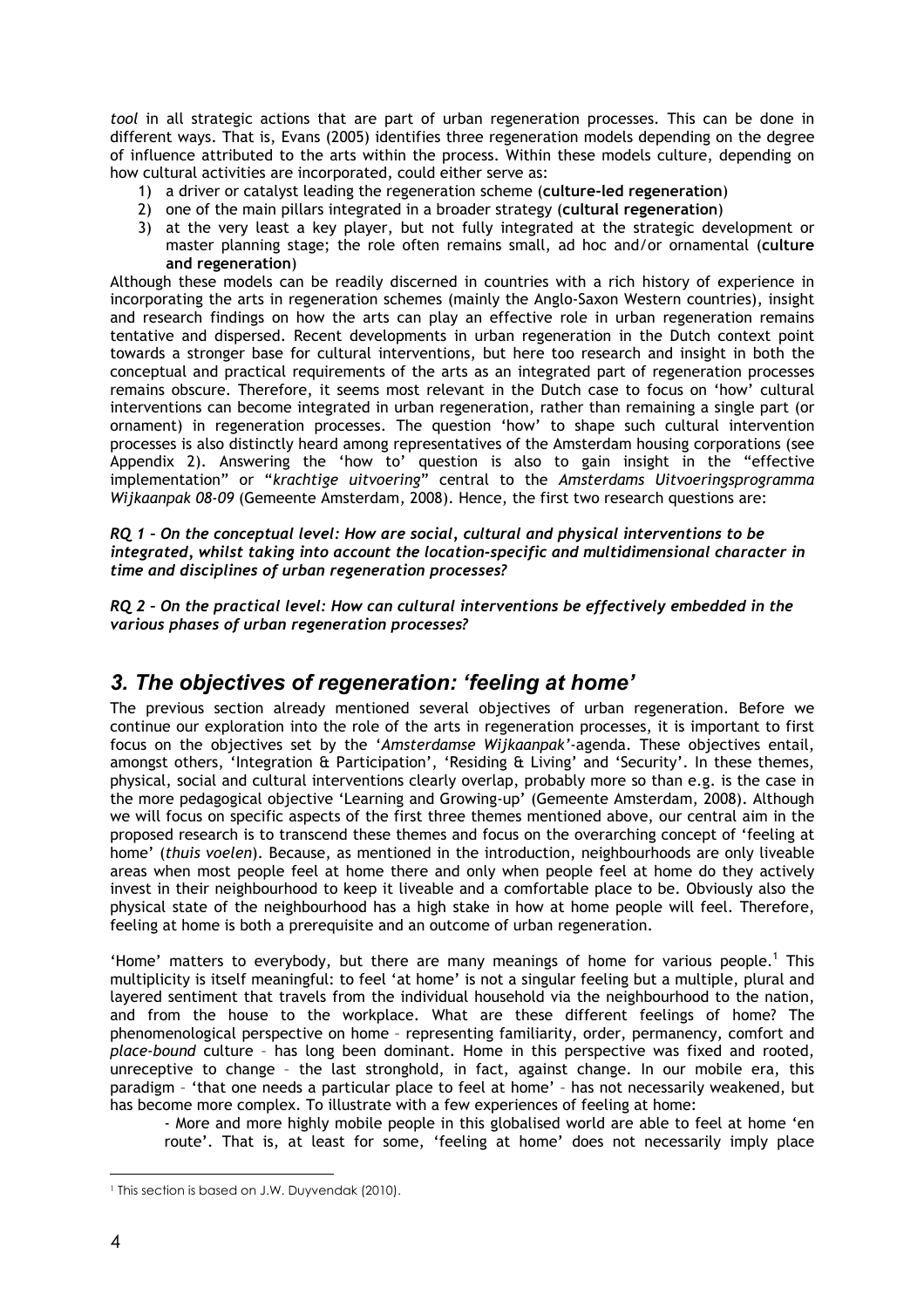attachment, but could also incorporate attachment to generic goods such as hotel chains instead. It also implies that 'homes' for the extremely mobile are more *socially* and less territorially defined.

- Migrants often develop feelings of home both for their new place as well as for their place of origin. Through their transnational way of living, they can perfectly combine senses of belonging to different places.

- For people who are rather immobile, the idea that feeling at home is strongly connected to a particular place seems obvious, for they can only feel at home in particular, historic and context-specific places.

It is in our local neighbourhoods where all these experiences of feeling at home come together, specifically after urban regeneration and the resultant increased variety in housing stock. Hence, in a rapidly changing world, 'feeling at home' increasingly comes to depend on the behaviour of others who move into what was until then – for the less mobile – a familiar neighbourhood. 'Home' these days is more and more the result of interactions with many others. In a more diverse context, people can, to a certain extent, 'familiarize' themselves with new neighbours and shops. But familiarity in a highly heterogeneous context will always be limited, and not enough to feel at home. People thus begin to view their own place in relation to other groups and their places, emphasizing its exclusive identity. In our chaotic days of globalization and immigration, a 'fortified' idea of 'home' is appealing to many people (cf. Giddens). Whereas cosmopolitans embrace 'nomadism' and consider the de-placement of home to be an attractive and promising development, many others struggle with not feeling at home in an increasingly pluriform and mobile social environment. They strongly deplore the loss of a familiar home.

The challenge for urban regeneration is to deal with these disparate senses of home, taking into account that home is important to all people – mobile and less mobile; and that home relates to concrete, *geographical and/or material* places as well as to *symbolic* places: does one belong and is one's feelings of home accepted by others? Additionally, there are a few preconditions for feeling at home shared by all people. For instance, towards the material end of the material-symbolic continuum of home one finds aspects that pertain to feelings of **safety**, **security** and privacy in feeling at home. In this category of emotions, feeling at home depends on the material quality of a place (as experienced by individuals). Towards the symbolic end of the material-symbolic continuum of home, feelings of home rather refer to the ambitions and characteristics of the individual: can she 'be', develop, and express herself thanks to a certain (material and/or symbolic) 'home place' that facilitates the development of an **exclusive identity** that helps orient the individual vis-à-vis the outside world? Besides safety, security, identity and exclusivity, the most important precondition for feeling of home is **familiarity**, "knowing the place" and a certain measure of **predictability**.

Within the process of urban regeneration it is of fundamental importance to better understand, acknowledge and appreciate these different sentiments and experiences of feeling at home in order for neighbourhoods to stay (or become) pleasant areas for their inhabitants and visitors. The question is how to solve the following paradox: if we try to create inclusive public spaces by respecting all differences, feeling at home will necessarily remain a 'thin' and rather superficial feeling. And, the other way around, if people develop 'thick' public feelings of home by forcefully celebrating their identities, they risk jeopardizing the home feelings of others. In other words, there can be zero-sum effects in terms of home feelings among the public. In the proposed empirical research, we will examine what it is that makes people feel at home (and how these indicators relate to the Wijkaanpak-objectives); to what extent their individual experience of home is strengthened by the cultural intervention; and to what extent the cultural intervention is able to accommodate the disparate feelings of home:

*RQ 3 - What are the long-term effects of cultural interventions on feeling at home and how does this relate to the Wijkaanpak-objectives (liveability, cohesion, safety, etc.)?*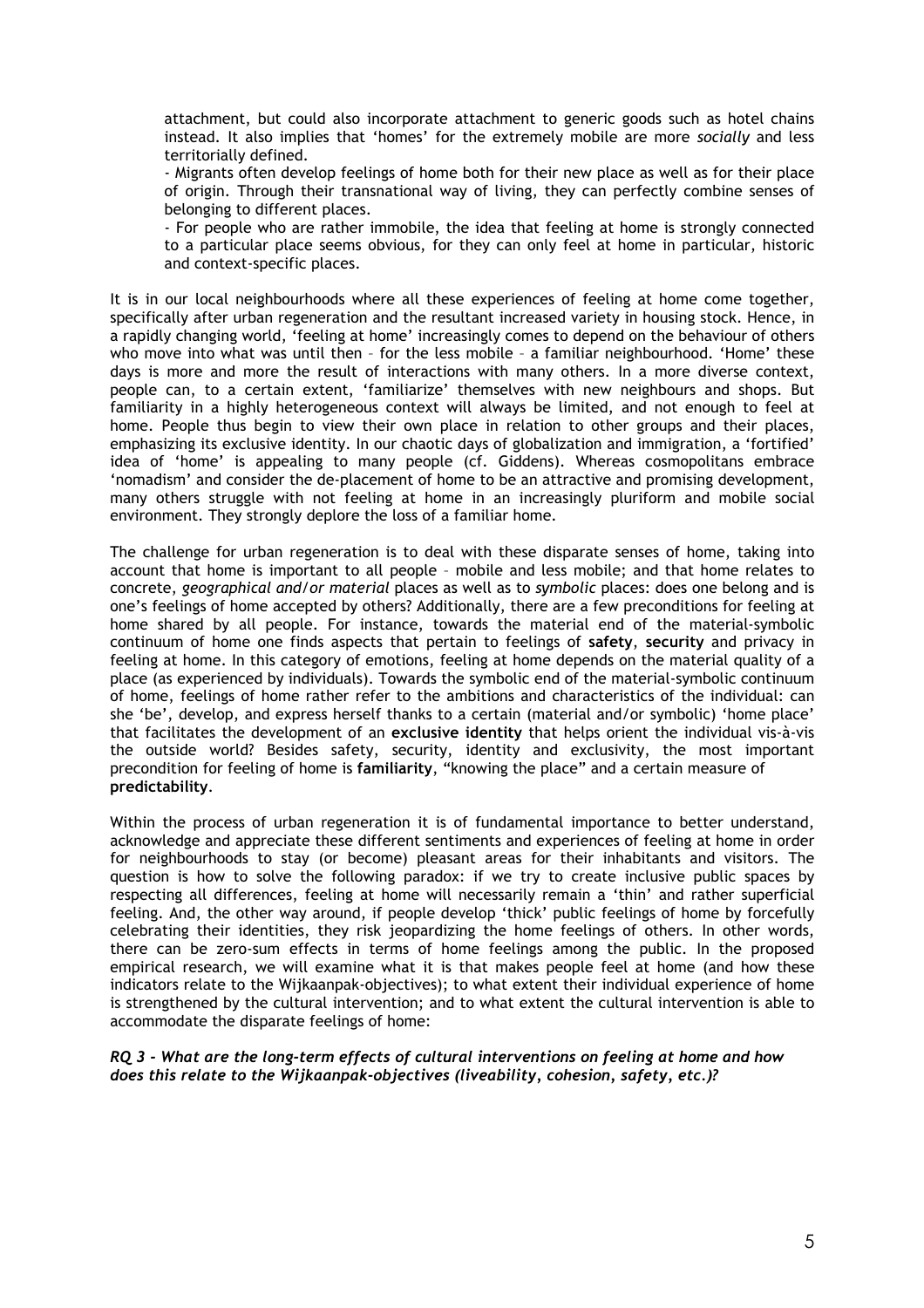# *4. Cultural interventions to improve 'quality of the city' and 'quality of life': forms, impacts, and prerequisites*

Since the 1980s the arts are claimed to be a catalyst for regeneration (especially in the US and UK), a magnet for tourism and business, an enhancement to the visual quality of a city's environment and a provider of focus for community and individual development (Miles, M., 2005, p. 989). They appear in different shapes, forms, roles and functions within the process of urban regeneration. Consequently, when searching for literature on the role of art or cultural interventions within urban regeneration, one quickly encounters numerous, diffuse and overlapping concepts and forms: public art, creative industry, community art, art spaces, flagship projects, city marketing, place making, cultural planning, and so on. Within such a broad spectrum it is necessary to group different cultural interventions and distil those art practices most suitable to the proposed research (§4a).

Also with regard to the impact of cultural interventions, a wide range of objectives and effects can be discerned in the literature. Where the focus (internationally) in 1980s was mainly directed towards economic benefits of the arts and urban regeneration, nowadays more attention is given to community arts programmes that are flexible and responsive to local needs (Carey & Sutton, 2004, p. 123). Regeneration using cultural events and flagship projects has widened the rationale for cultural investment to include social impacts, in particular, arts-based projects which address social exclusion, the well being of city residents and greater participation in community life. According to Evans, the arts have generated interest in regeneration through their symbolic potential, such as heritage and identity, assisting in cultural expressions and processes of change, and in reaching those local actors that other regeneration activity do not reach. Subsequently, the focus moved towards a combination of benefits of 1) social inclusion and liveability and 2) economic competitiveness and growth and their interrelationship through regeneration and related neighbourhood-based intervention, seeking better engagement and consultation with local communities to improve ownership of the cultural project and local benefits. The impact of the arts in urban regeneration will be further explored in §4b, but first we will look at the different forms of cultural interventions in urban regeneration.

### **4a Forms of cultural interventions**

For the purpose of this study we distinguish between cultural interventions directed towards the **'quality of the city',** and cultural interventions focused on the **'quality of life'** including art practices originating from residents**.**

### **'Quality of the city' cultural interventions**

As stated earlier, in the past two decades culture-driven urban strategies have emerged in many cities in economically advanced nations and transformed urban landscapes dramatically. These developments are based on the idea that cultural interventions can be employed as a catalyst for urban economic growth by which cities enhance their competitive position. 'Quality of the city' projects are **policy-initiated** and focused on the **supra-individual level**. Several forms are used, but generally include one of the following aspects:

1) *The insertion of a flagship cultural institution in a post-industrial zone, often a waterfront site, to lever private-sector investment and attract tourists.* This is what the British call "prestige (or flagship) regeneration projects" (Hall & Robertson, 2001, p. 7). Cultural institutions range from a national modern art museum (e.g. Tate Modern in London) to opera houses (Sydney) or libraries (OBA in Amsterdam) and so on. Often such iconic buildings and institutions are built to represent the ambitions of the future of a particular city.

2) *The designation of a neighbourhood as a cultural industries quarter for small- and medium sized businesses in the arts, media and leisure* (Miles, M., 2005, p. 893). Cultural and creative industry quarters are spatially limited and distinct areas that contain a high concentration of cultural and creative facilities and entrepreneurs. The cultural and creative facilities and entrepreneurs can also be confined to one location, i.e. one building, which would then be called a 'creative hotspot' rather than a 'creative quarter'. Scott (in Miles, M. 2005, p. 893) takes the broadest approach and includes furniture manufacture, leather, perfume and other commodities alongside the arts and film in cities such as Los Angeles and Paris. Others focus, in the narrow definition, only on the visual and performing arts, and heritage. Landry and Bianchini (1995) understand the arts, media and cultural consumption as the main contributors to a creative city.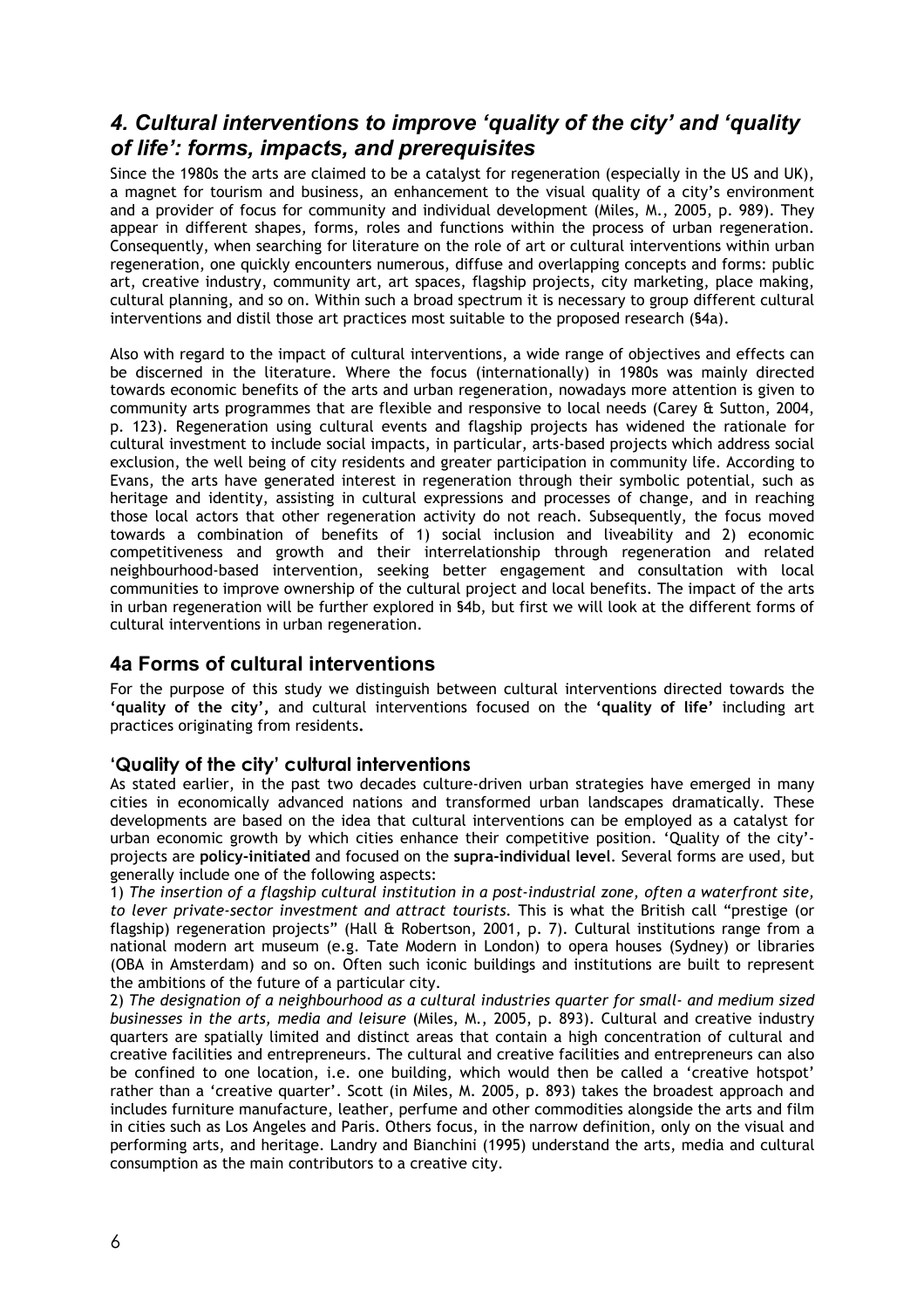Another type of cultural intervention aimed at the quality of the city concerns 'art objects in public spaces' (or as attached to buildings) for decorative purposes contributing often primarily to the quality of the city rather than the quality of life of residents. That this, these objects are often chosen by housing corporations with a clear idea of what is "aesthetically correct" and enhances the value of property in an area, rather than the outcome of an extensive consultation process in which local residents have a decisive voice. Although a trend is discernible in which physical regeneration in small-scale art projects is concerned with the design of high-quality living environments; thus aimed at improving the quality of life in neighbourhoods (Evans, 2005, p. 966).

### *Roles of "quality of the city" cultural interventions*

One role of cultural interventions directed towards the quality of the city is improving city legibility by acting as a simple landmark. Cultural interventions also signal and promote the desire of local authorities and other agents to regenerate defined areas, enhance vitality and vibrancy, and be transformative in pointing the way for new and innovative directions for the area (McCarthy, 2006, p. 245). Considering the iconic flagships, one key role is to radically rearticulate the meaning of a place or contribute to the image of a city: they make radical statements about where a city's future might lay, and what it has to offer (Miles, 2005b, p.913). Additionally, cultural interventions are often applied to enhance place image and local identity. One of the main roles of cultural interventions, either flagships or cultural quarters, is thus **place branding** and **city marketing**. For the purpose of branding, cultural and aesthetic capital can be mobilized and orchestrated so as to promote a city or area with the primary aim of achieving economic benefits such as increased visitor numbers and investments. An underlying rationale behind such redevelopment projects is to generate new consumer demand by attracting new visitors and shoppers to the city and thus is rarely directed primarily at improving the quality of life of the residents already living in the areas concerned (Miles, 2005b, p. 916).

Roles contributed to 'quality of life' cultural interventions in the process of urban regeneration, can be summarised as follows (Hall and Robertson, 2001, p. 7):

- 1. Contributing to local distinctiveness; (re) defining place image (branding)
- 2. Attracting companies and investment (city marketing)
- 3. Having a role in cultural tourism (city marketing)
- 4. Adding to land and property values
- 5. Creating employment
- 6. Increasing the use of open (derelict, post-industrial) spaces
- 7. Reducing wear and tear on buildings and lowering levels of vandalism.

#### *Critique on "quality of the city" interventions*

Much literature appeals to the question whether or not arts or cultural strategies have contributed to the economy of cities or urban neighbourhoods. One critical issue concerns the uneven distribution of benefits of cultural redevelopment. For example, although the costs of such large flagship cultural institutions are considerable, they are only one of many platforms through which individuals access or participate in creative activity. Unfortunately, such access is often limited due to language, income or other social or economic barriers, and only a limited number of artists will ever have the opportunity to train for and participate in the performances and exhibitions sponsored by major cultural institutions. The result is a high extent of homogeneity. Furthermore, these institutions are often highly vulnerable to economic deprivation, much more so than small grassroots organisations working across many districts and disciplines on a much lower budget (Evans and Foord, 2006).

Several researchers have remarked that 'quality of the city'-cultural interventions often neglect both historical precedents and the symbolic importance and value of place and space (Evans, 2004, p. 91). The creation of new place-images may run contrary to local identities if such strategies seek to re-shape identities without engaging local communities. This is related to the issue of homogeneity, since cultural regeneration strategies, and cultural quarters in particular, often seem to present a formulaic approach, resulting from serial replication, that ultimately leads to cultural quarters in different cities becoming more similar to each other.

The recoding of a district as a cultural quarter may lead to gentrification – a shift from multiple to single occupancy and from rent to owner-occupation of housing being a key aspect of this. And to marginalisation (or peripheralisation) of local residents who become constituted as a residual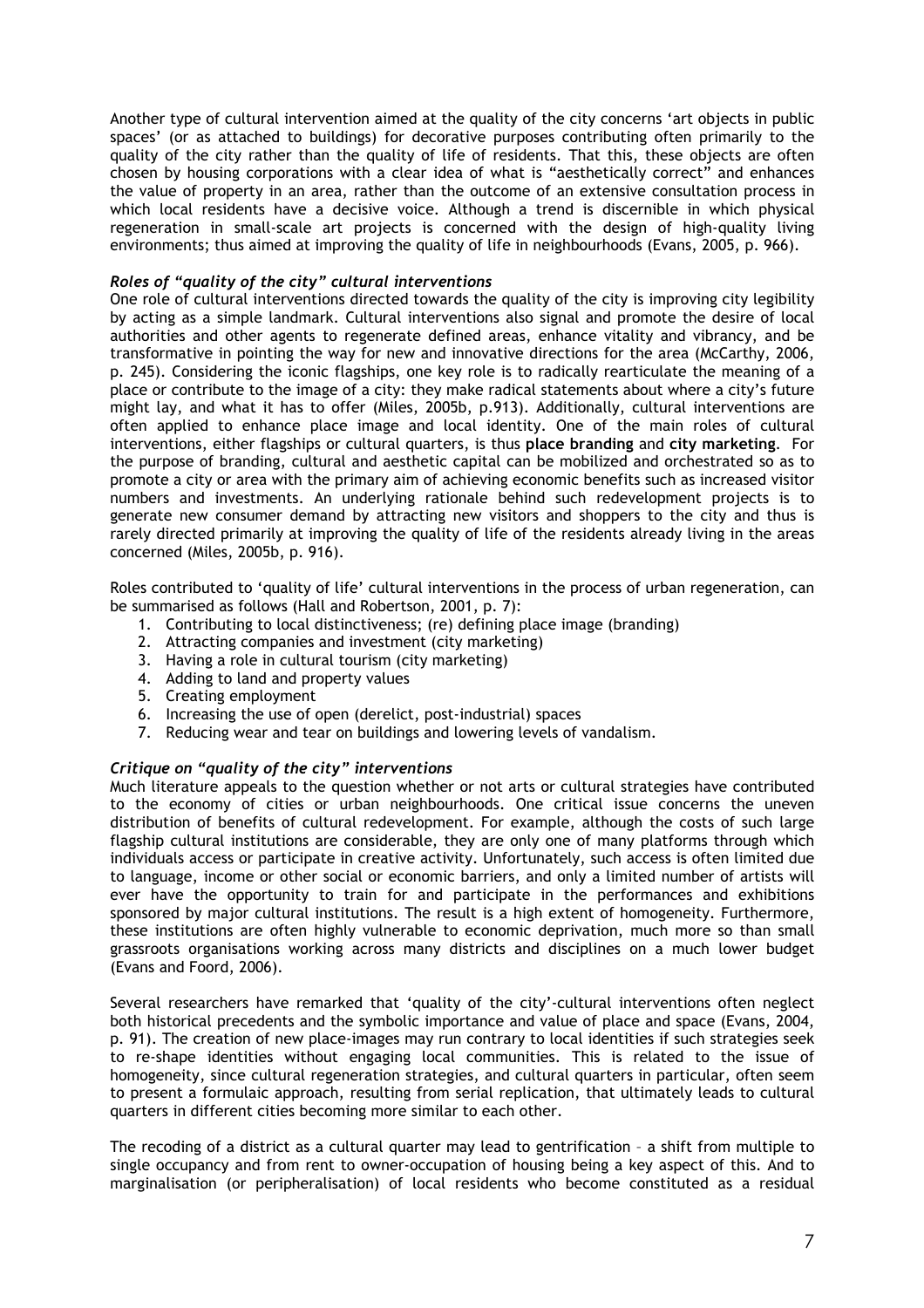public. A cultural zone can easily be read as a zone of affluence (Miles, M., 2005, p. 890). But a neighbourhood cannot be "given" a new image through flagship projects, public art or other cultural interventions without the residents giving meaning to it. Moreover, the extent to which cultural interventions in such contexts enhance or reflect local identities is often problematic, since they usually reflect hegemonic images of the city as a consequence of place branding priorities, which can lead to homogeneity and erosion of distinctiveness if applied as part of a process of serial replication rather than sensitive adaptation to context (McCarthy, 2006, p. 244). Sharp, Pollock and Paddison (2005) identified this issue as a repetitive theme within urban regeneration. *Which* culture (or the question 'culture for whom?') is employed as part of the process of revival? The imposition and the favouring of particular cultural interests over others are likely to engender reaction and resistance; it can turn out to be socially divisive leading to "cultural wars". Urban (regeneration) politics are thus caught between the objectives of making the city more competitive in an increasingly globalised economy and of battling social inequalities. Sharp, Pollock and Paddison (2005) further suggest that in the deployment of cultural interventions it is the *processes and deliberation* that are vital in weaving culture into the urban fabric in an inclusive manner.

Issues of identity and the use of public art are also bound up with notions of authenticity and integrity, which may be seen to be eroded as a consequence of the process of commodification of art (McCarthy, 2006, p. 247). Furthermore, culture in these programs often does not include broad representation of cultural producers or communities. The outcome than is a growth of cultural infrastructure but neither does it support (local) cultural producers (such as artists, writers and performers) nor does it necessarily serve local cultural needs. Moreover, when local residents are not included in the planning phase of such interventions, their wishes and needs are often not included. This may lead to alienation rather than strengthening the sense of home and belonging in the neighbourhood. Subsequently, it may be that local cultures are both more politicised and under threat (Miles, M., 2005, p.895).

The role of artists and other creative people in the early stages of an area's redevelopment is acknowledged by most scholars (Shaw & Evans, 2006). Artists and small creative businesses are recognized as agents of change and a help to kick-start property-led regeneration. But the creatives often have to move out when rents and property prices rise beyond their reach. Thus 'successful' regeneration can lead to the displacement of these artists, unless a specific policy measure or financial incentive enables them to stay.

### **'Quality of life' cultural interventions**

Recently, more time, energy and resources are directed towards improving the "quality of life" in the Netherlands and the city of Amsterdam: a residents' centred approach, as opposed to the policy, economy and symbolically driven regeneration approach of 'quality of the city' cultural interventions. This development is in line with an international trend which Betterton described as follows (in Evans, 2005, p.966): 'the focus has now shifted towards more "soft edged" rationales for cultural investment: cultural activity as on key indicator of a city's quality of life'.

When addressing forms of cultural interventions that aim at improving the quality of life in the city, we are talking primarily about community art. Community art projects are cultural interventions in which social as well as artful goals are incorporated, and in a way are always directed on improving a difficult social situation, conflict, exclusion, and so on. It concerns projects that are either permanent or temporary; object, event or process oriented; and are mostly employed in smallerscale communal and neighbourhood regeneration projects. They originate within both the public and the voluntary sectors, as well as from a range of cultural and social activist groups committed to communal regeneration. Community art projects follow a broader advocacy of the cultural, rather than a purely property-led or economic approach to regeneration, and build on a strong tradition of community arts dating back to the 1960s. This is what the British refer to as 'communal regeneration projects' (Hall & Robertson, 2001, p.10). Unlike many social and developmental initiatives, such cultural interventions focus on community assets not problems. They deal with traditions, natural heritage, local landmarks, oral history, contemporary art, and other aspects identified and cherished by participants themselves. Where problems are part of the equation, they are identified internally and from experience, rather that by outside experts (Matarasso, 2003, p. 457).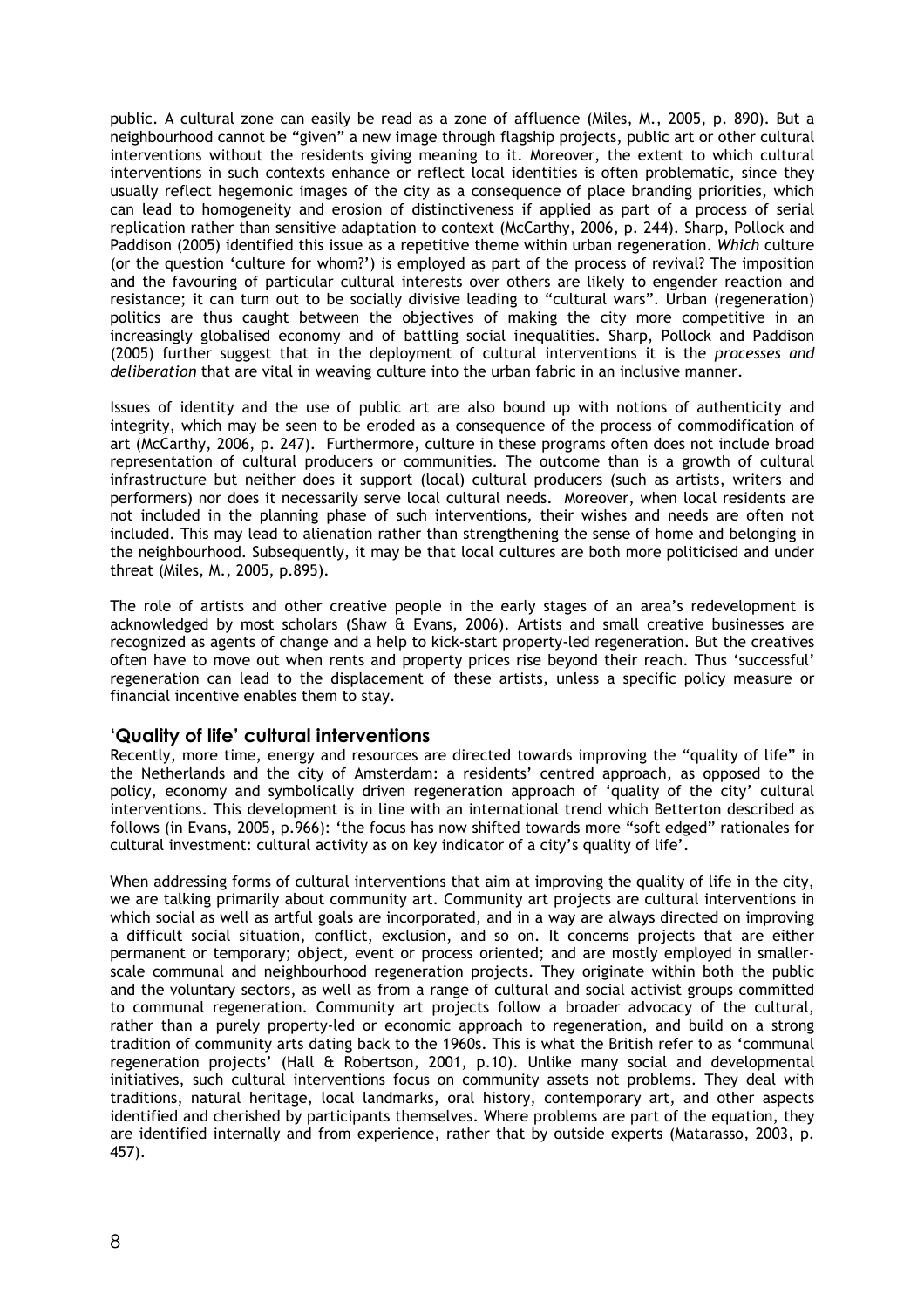As with the 'quality of the city' cultural interventions, the number of forms these interventions can acquire is infinite. Nonetheless, there are a few common features (Trienekens, 2006a, p.11):

- (professional) artists are involved in the processes and/or it concerns art
- a (large) number of actively participating residents are involved
- the objective of the intervention is both creative/artistic and social

### *Roles of "quality of life" cultural interventions*

Effective community art projects produce a wide range of developmental outcomes, alongside their intrinsic cultural value. Hence they can play a wide range of roles. According to Newman, Curtis and Stephens (2003, p. 318) participation in arts (and sport) can aid neighbourhood renewal through improved performance on indicators of health, crime, employment and education. In more general terms, Matarasso (2003, p.457) formulates the role of (community) art interventions as follows: 'Culture is above all how humans create and articulate their values; it allows internal meanings to be externalized and shared with others (...) Cultural action enables people to place themselves as legitimate actors within the broader life of their society: it lays the foundations of empowerment. (...) The arts have the potential to define and symbolize alternative realities, while working through them can build people's capacity for and interest in shared enterprise. They can form a nucleus of self-determination, even of resistance.' The role of community art is thus expressed in both individual and collective empowerment processes, and those two processes are strongly intertwined.

Based on the research findings of Matarasso (1998a), the two types of empowerment contain the following roles:

- 1. **Personal empowerment**: development of competences and creativity (see also Matarasso, 2007, p.456); building of (personal) social networks and social integration; impulse to education, training and life-long learning; and to achieve a higher quality of life. These kinds of projects tend to build on the expertise of local people and demands skills and resources that are within their reach, with appropriate support, they therefore have a high chance of success. They require the development of generic and transferable practical, organizational, and cooperative skills that are resources for future action.
- 2. **Community or collective empowerment**: social inclusion; enhancement of local image and identity; and community self-determination. That is, some works go beyond personal effects, providing a common experience that draws people together and influences the way the community perceives itself, thereby creating intrinsic benefits that accrue to the public (McCarthy et al., 2004, p.37). Community art processes are also frequently seen as playing a role in strengthening pride and ownership within communities. Community art projects aim to build social capital – a process which establishes networks, mutual trust and cooperation within communities for the benefit of all- in the form of relationships of trust with others, including those outside people's normal networks, such as politicians and professionals in public services. These developments in turn support the creation of social enterprises, which give individuals the power to take collective action towards shared goals. In this respect, community art projects can be transformative in pointing the way for new and innovative directions for the area concerned (McCarthy, 2006, p. 245).

#### For the purpose of this study we add a third role to community art projects:

3. **Feeling at home**: Concerning the process of regeneration there is another important role that combines both individual and social gains to the physical local territory: it can contribute to the sense of belonging to a place. Arts advocates have argued that community art can intervene and help rejuvenate severed social connections, both by promoting community discovery and awareness and by directly enhancing social connections. Community art can contribute to or revitalise a shared public culture. Something that is thought to be lacking in deprived neighbourhoods. Thereby, the process of community art also contributes to increased awareness and respect for others and thus contributing to 'public familiarity' (Blokland, 2006), as we have seen: an important precondition for feeling at home.

#### *Critique on "quality of life" cultural interventions*

One critique on community art interventions refers to the fact that they are often too much locally contained and/or the isolated initiatives remain without a strong link to policy or planning. On the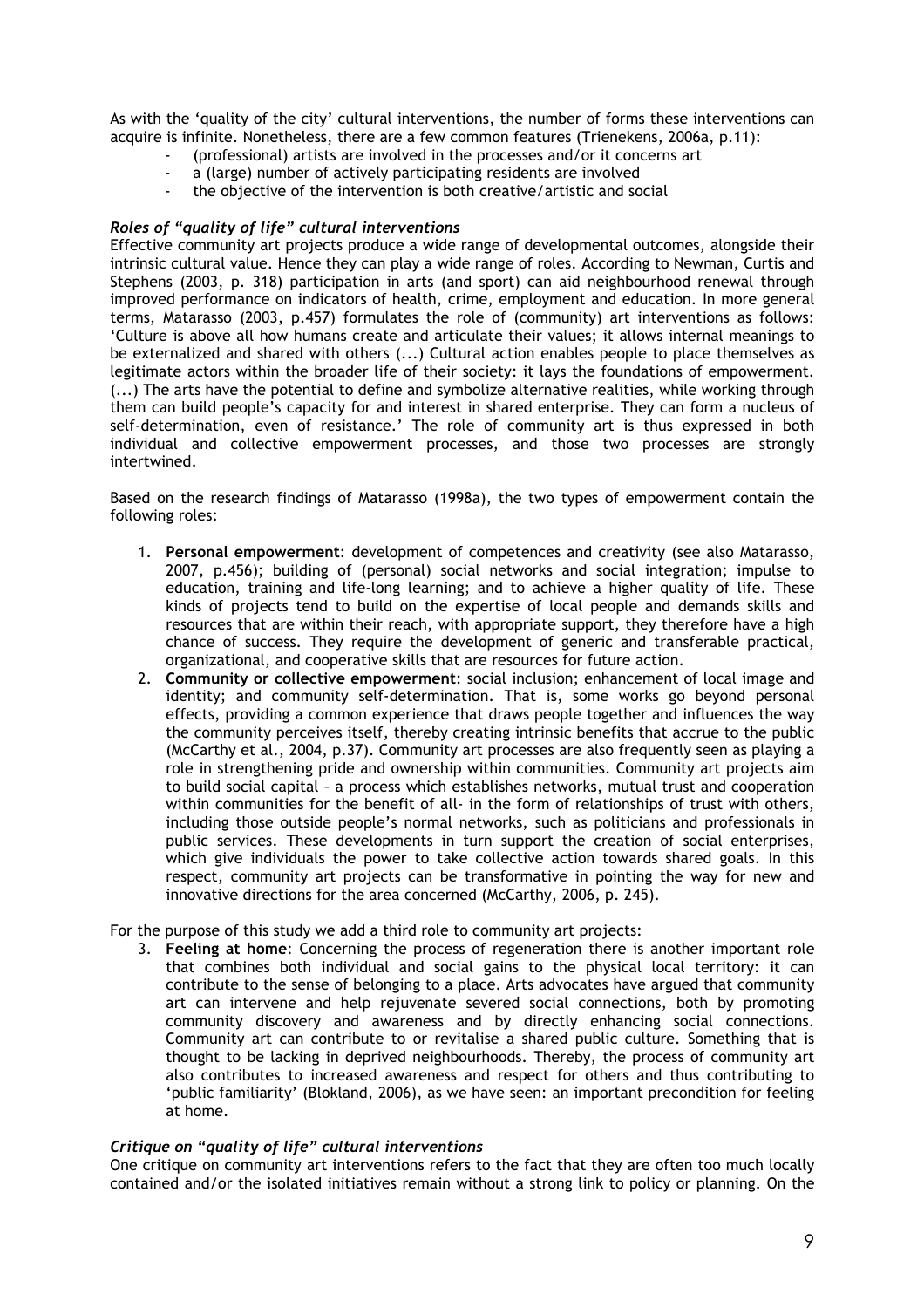other hand, where interventions are linked to policy and planning, they run the risk (that is not so much a critique) of being deployed as low-budget problem-solvers. Or they are being put in situations in which they have little chance to contribute – because allowed only short-term and peripatetic involvement – to structural problems; problems that, in any case, are likely to result from other social domains and government policies (Miles, M., 2005, p. 904). Artists and community art can never replace social work.

Another critique is that not all cultural interventions are as flexible and inclusive as can be in order for a broad range of residents to connect and identify with the project, for substantially diverse groups of people live within the same neighbourhood. On the flipside, such inclusiveness might turn the intervention into very general and abstract formats in which no one can relate to the project anymore. They would thereby run the risk of losing interest, ownership and consequently active involvement of the participants.

### **The two interventions are coming together**

Both types of interventions are of fundamental importance in the process of urban regeneration. However, such divide between prestige and communal art is increasingly hard to keep up in reality: many cultural interventions could easily be both prestige and communal of nature simultaneously. Take for example, in the city of Amsterdam, cultural festivals such as the "Samen Indische Buurt Festival" that bring together local residents and focus on positive place branding by targeting people from outside the residential area. Also the Amsterdam housing corporations increasingly integrate their economic and social agendas (see also Appendix 2). For example, Beehives (Amsterdam West) is a "*bloeiplaats*" where all creative entrepreneurs spend two hours a week on neighbourhood improvement. Additionally, housing corporation Ymere (co-)initiated creative hotspots such as Garage Notweg (Amsterdam Osdorp) and Tolhuistuin (Amsterdam Noord), where, beside entrepreneurial and economic goals to boost the creative bustle in the neighbourhood, an increasingly outspoken social-neighbourhood focus is interwoven.

These sorts of creative locations function partly as, what Grodach refers to as, 'community art spaces' (2009). These community art spaces serve a variety of roles relating to community development as well as generating economic revitalization (Grodach, 2009, p. 16): First, by providing events and meeting spaces, they can serve as local gathering places catalyzing social interaction both within and between different groups of people. Cultural locations reinforce their role as facilitator through the wide variety of arts and educational programs and activities they offer. Second, community art spaces assume a leadership role by spearheading projects in their immediate community and often work in partnership with other local community organisations. Because residents and audiences are often involved in this activity, it likewise boosts community participation and capacity. Thirdly, each of these roles helps to create and reinforce a positive and often distinct community identity and creates a sense of belonging for participants. Hereby enhancing the potential of more residents feeling at home. Fourth, by attracting visitors from both within and outside the immediate surroundings, art spaces may generate local spending and tourism. Finally, many art spaces provide assistance directly to local artists; this further contributes to local economic development and individual betterment.

### *Since such kinds of cultural interventions have a clear orientation towards engagement in neighbourhood improvement, where local residents take part in innovative entrepreneurship and creativity, they will be included in our research. In specific: Garage Notweg and Tolhuistuin will function as two out of four case studies.*

Although the two approaches are coming together in the context of the city of Amsterdam, these cultural interventions can be made more effective through a process of cultural planning as developed in countries such as the UK, US and Australia. Cultural planning is a process of inclusive community consultation and decision-making that helps local governments identify cultural resources and think strategically about how these resources can help a community to achieve its civic goals. It is also a strategic approach that directly and indirectly integrates the community's cultural resources into a wide range of local government planning activities. Properly planned, it includes all arts forms on different levels (arts and culture, cultural clusters, community art projects, etc.), yields economic benefits, as well as enjoyment and inspiration for everyone (Evans & Foord, 2008, p. 71).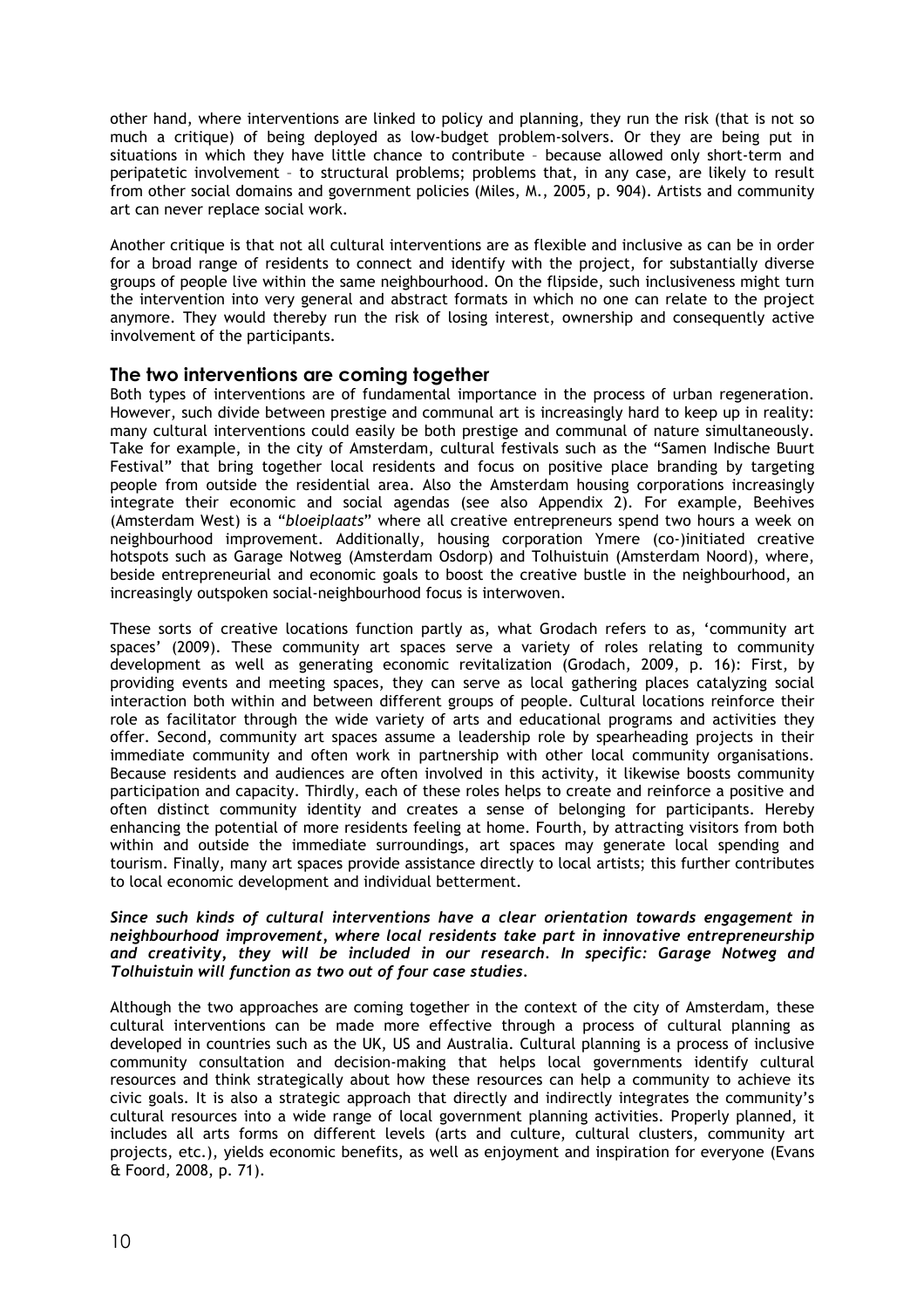In cultural planning, the emphasis is generally on process and on a more inclusive and "territorial" approach to culture where a cultural assessment establishes the true involvement of the community in the planning process rather than simply understanding the community as an object of planning. It establishes an inventory of local culture and takes a hard look at resources, gaps and needs, enabling to plan better, liveable, socially just and responsive communities. Consequently, through cultural planning, culture is not only a strategic tool for city marketing, but also recognised as a component of local amenity and quality of life. It is symptomatic for the social turn identified in the urban cultural policy of the late 1990s, which aimed at obtaining a wide integration of art and cultural expression as well as cultural resources in revitalising cities and city life (Smidt-Jensen, 2007, p.10). Although cultural planning is not entirely new to the Dutch urban regeneration practice (see e.g. OC&W, 2003, p.21; Boomgaard 2005), it still is far from a widespread and fully integrated practice.

*Therefore, while studying different types of cultural interventions, the proposed research also incorporates the study of two cultural planning processes: one is currently prepared in the Kolenkitbuurt (Amsterdam Bos en Lommer) and one in de Indische Buurt (Amsterdam Zeeburg).* 

### **4b Impact studies**

As shown above, a substantial and varied amount of roles and claims has been attributed to the arts over the years. Consequently, several impact assessments and studies have been carried out in order to gain evidence for these claims. In this section we discuss several impact studies addressing the role of the arts within regeneration schemes. However, what our literature review also showed is that measuring the arts is no clear-cut business: a lack of adequate evaluations and satisfactory research models is identified as one of the reasons why it often remains unclear to what degree the arts (positively) influence regeneration processes (Kay, 2000, p. 422). Most articles on the impact of the arts have in common their quite critical stand on how the contribution of the arts is measured. Before describing the impact of 'quality of the city' and 'quality of life' urban interventions, we will briefly pay attention to the challenge the arts face in proving their effect and impact.

### **The need for proof, but how to deliver this?**

When the arts started to play a fundamental role in urban development schemes in the United Kingdom and the United States, it was claimed to contribute to a great range of regeneration objectives such as improving social cohesion in neighbourhoods, boosting local economy through city marketing and identification (see e.g. Florida). However, starting from the early 1990s arguments for why the arts should be supported have undergone a dramatic shift. With growing scepticism on government expenditures, **accountability** became more important. In America arts supporters realized that they needed to build a case for the value of the arts that would effectively appeal to the American public and its legislative representatives. That case has since evolved into an argument that the arts produce benefits—economic growth, education, and pro-social behaviour that all Americans (not just those involved in the arts) recognize as being of value. To support this argument, arts advocates have borrowed from the language of the social sciences and the broader policy debate to show how the arts benefit society (McCarthy et al. 2004). It is this phase of building a case for the arts that the Netherlands finds itself in.

However, claims demanded evidence. Consequently, in recent years several researchers reviewed literature, policies and programmes on the effects of the arts (see for example Newman, Curtis and Stephens 2003; McCarthy et al. 2004), in an attempt to clarify what contributions have been "correctly" attributed to the arts, and what fields of research have been neglected. This is not a straightforward exercise, there are three major challenges with regard to proving the impact of the arts: a) to overcome the lack of (consistent) conceptualisation and interpretation; b) to overcome the lack of comprehensive research methods and dealing with the necessity of combining tools to measure impact; and c) to deal both with the intrinsic and the instrumental (social) impact of the arts (Ramsey White & Rentschler, 2005, p. 6).

a) Conceptualisation and interpretation: neither "the arts" nor social concepts, such as community development, social cohesion and social capital, are hardly ever conceptualised in research. Empirical studies often fail to delineate the specific types of arts participation, referring instead to "involvement in arts and culture" or "arts participation," and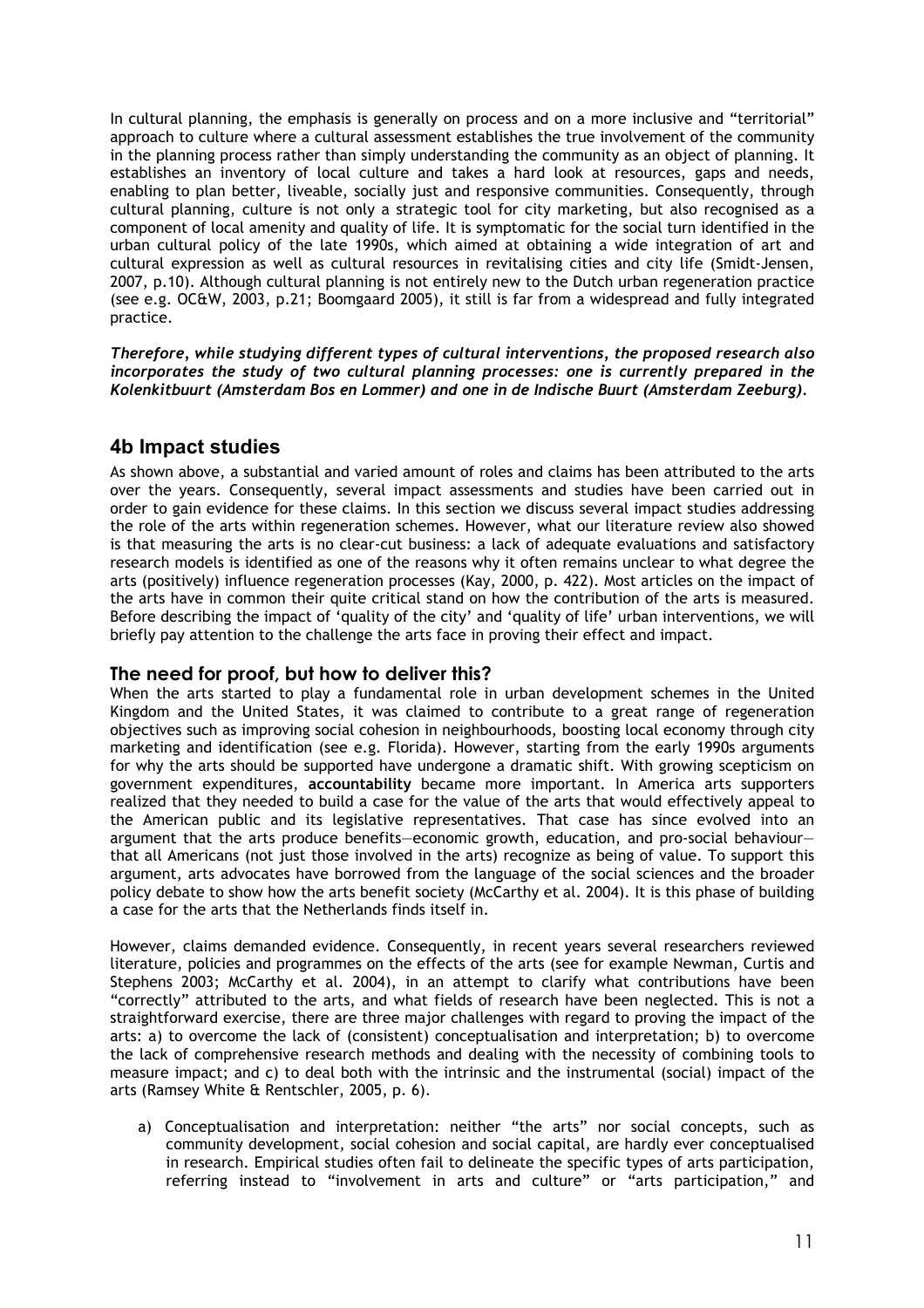sometimes maintain that the social benefits a local community derived from the arts can also reach those not directly involved in the arts. The same holds true for the concept of urban regeneration, which has become a 'container definition' that should be more narrowly conceptualised in order to properly function within any kind of research or policy framework. As mentioned by Evans (2005, p.961), evaluating the impact of the arts coincides with a larger question of how regeneration itself is measured: 'how long should it take and what makes for successful interventions in meeting policy objectives and community needs – or more fundamentally, how choices over development are made and evaluated and effects are distributed and felt at a local level?' Moreover, studies into the impact of the arts lacks specifications on how the claimed benefits are produced; how they relate to different types of arts experiences; and under what circumstances and for which populations their effects are most likely to occur. Without such theoretical conceptualisations, it is difficult to judge how the findings should be interpreted and how to generalize from the empirical results.

b) Methodology: Many studies are based on policy reviews, project evaluations, or, worse, anecdotal evidence, instead of more academically-sound impact research. Evans (2005) maintains that research on the arts and urban regeneration has featured in two main ways in academic studies. The first category contains descriptive and positive but uncritical case studies (based on claims rather than proof) and the second category is highly critical and pessimistic on the contribution ascribed to the arts, focussing on e.g. the gentrification effects of major flagship projects. But both types of studies lack robust empirical evidence: most case studies are limited to process evaluations and conclusions on the impact are derived from one-off questionnaires filled out by participants or stakeholders involved. Additionally, most case studies focussed on projects, long-term impact studies are exceptionally rare. A few researches have developed proper methods (e.g. Matarasso) by which cultural interventions can be measured; these consist of a combination of several research tools (questionnaires, in-depth interviews, focus groups, observations etc.). Nonetheless, even if theoretically the relations are clear and the methodology is more advanced, there remains the risk that one finds correlations, but cannot prove that they are based on causal relations. Because the effect of the cultural intervention may as well have been caused by a different measure, not related to the cultural intervention and not accounted for in the research design. A similar risk is that the effect of the cultural intervention is as well or even better generated by another scheme or programme (e.g. cognitive benefits can be generated by the arts but also by better education, that is, by

providing more effective reading and mathematics courses). Both risks may hamper the

effectiveness of the case built for (the support for) the arts.

c) Intrinsic and instrumental values of the arts: While several studies have promoted the importance of arts, culture and the creative sector, they do so in terms of instrumental value to the overall economic health of a city rather than in terms of the intrinsic value of creativity and how this is to be integrated in the life of a city (see Nowak, 2007, p.5). McCarthy et al. (2004) too identify the ignorance of the **intrinsic impact** of the arts and the subsequent overestimating of **instrumental impact** as a major obstacle in studying the arts and arts policies alike. Instrumental impact refers to the indirect benefits, meant to achieve outcomes in non-arts areas. Intrinsic impacts are inherent in the arts experience and of value in itself, not only as a means to something else; they refer to effects inherent in the arts experience that add value to people's lives. Hence, a holistic approach to studying the impact of the arts is necessary, i.e. studying the characteristics inherent to the arts that enable both the intrinsic and instrumental effects (see brief summary in the introduction). The holistic approach also recognizes not only the contribution that both intrinsic and instrumental benefits make to the public welfare, but also the central role intrinsic benefits play in generating all benefits deriving from the arts, and the importance of developing policies to ensure that the benefits of the arts are realized by greater numbers.

The intrinsic impact of the arts cannot easily be measured by quantitative indicators only. A combination of theory and practice (measured qualitatively and when possible also quantitatively) seems required (cf. Evans & Foord, 2008 on how to measure the state of neighbourhoods).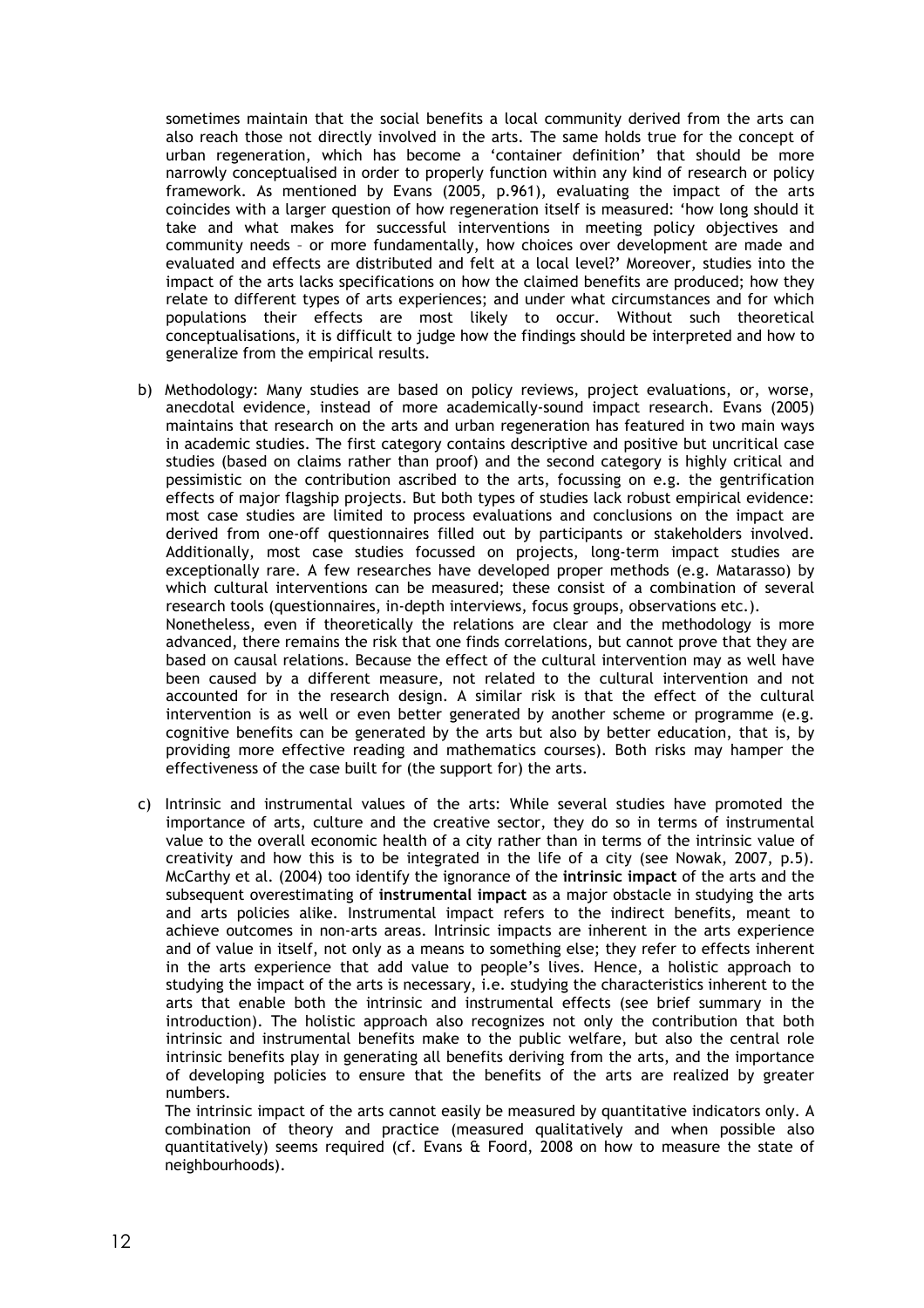In terms of the proposed research, the above account has the following consequences:

### *The plea for a stronger (theoretical) conceptualisation of the effect of the arts in urban regeneration (the relation between physical, social and cultural interventions) is taken into account in research question RQ 1 (see above).*

The question 'how can cultural interventions be effectively embedded in the various phases of urban regeneration processes?' (RQ 2) and the question into the instrumental effects of the arts in urban regeneration (RQ 3) are simultaneously preceded and followed by the question to what extent the inherent characteristics of the arts in themselves carry the potential to trigger positive dynamics in urban regeneration processes:

#### *RQ4 What are the inherent characteristics of the arts and to what extent do they in and by themselves stimulate regeneration processes and generate positive instrumental and intrinsic effects?*

*Additionally, the proposed research is based on a longitudinal research design.*

### **Impact studies concerning contribution of art directed to 'quality of the city'**

The arts are a major contributor to productive employment and prosperity (Newman, Curtis & Stephens 2003). Much literature on the direct economic benefits of the arts focuses on the role the arts play in the operation of a local economy. From this perspective, the arts are important both as a source of demand for arts products and as a source of employment for local workers. Economic benefits also show up as secondary contributions to the local economy through the "multiplier effect," which refers to induced, or spill over, benefits resulting from the additional (non-arts) economic activity (jobs and purchase) produced by economic activity in the arts sector.

A small number of successful cases tend to be advanced as evidence that a cultural turn in policies for urban renewal can deliver revitalisation of post-industrial cities. These cases often centre on a new flagship cultural institution. Examples include Tate Modern in London and the Guggenheim in Bilbao. In other cases, an entire district may be re-designated as a cultural quarter. Examples include the Rope Walks Quarter in Liverpool and El Raval in Barcelona (Miles, M., 2005, p. 889). Apart from drawing visitors into an area, such venues and recodings of a district tend to encourage a proliferation of small, broadly cultural businesses, from graphic design and architectural design firms to designer- bars and boutiques, all catering for a new cultural class. As McCarthy (2006) has shown in his study on cultural quarters, such cultural interventions indeed contribute to regeneration through the creation of a distinct environment in cultural quarters that allows and encourages a creative milieu as well as development and investment (see also Evans and Shaw, 2004, p. 17). Also in the Dutch context, studies point in the same directions: the Ministry of VROM found that creative clusters can have a function towards neighbourhood revitalisation (VROM 2006, p. 4); other studies proved that art and cultural interventions indeed raise property values and the attractiveness of neighbourhoods (Brouwer & Thomsen, 2007).

In 'Our Tyne': Iconic Regeneration and the Revitalisation of Identity in Newcastle Gateshead, Miles (2005b) addressed the impact of flagship regeneration projects and their role in radically rearticulating the meaning of place and space in a so-called post-industrial world. He found that the success of investment in iconic cultural projects, or flagship regeneration projects, depends above all upon people's sense of belonging in a place and the degree to which (culture-led) regeneration can engage with that sense of belonging, whilst balancing achievements of the past with ambitions for the future. *Hence, in the proposed research we explicitly take into account local residents and their experiences with the involvement (or non-involvement) in the cultural interventions.*

### **Impact studies concerning contribution of art directed at 'quality of life'**

When discussing the impact of the arts on individuals and communities, the first scholars that come to mind are François Matarasso and Charles Landry. They recognised the benefits of community art to urban development already in the early 1990s and have collected numerous evidence since (e.g. Matarasso & Landry, 1996: Matarasso, 1998a; Matarasso, 1998b). One of their key findings is that the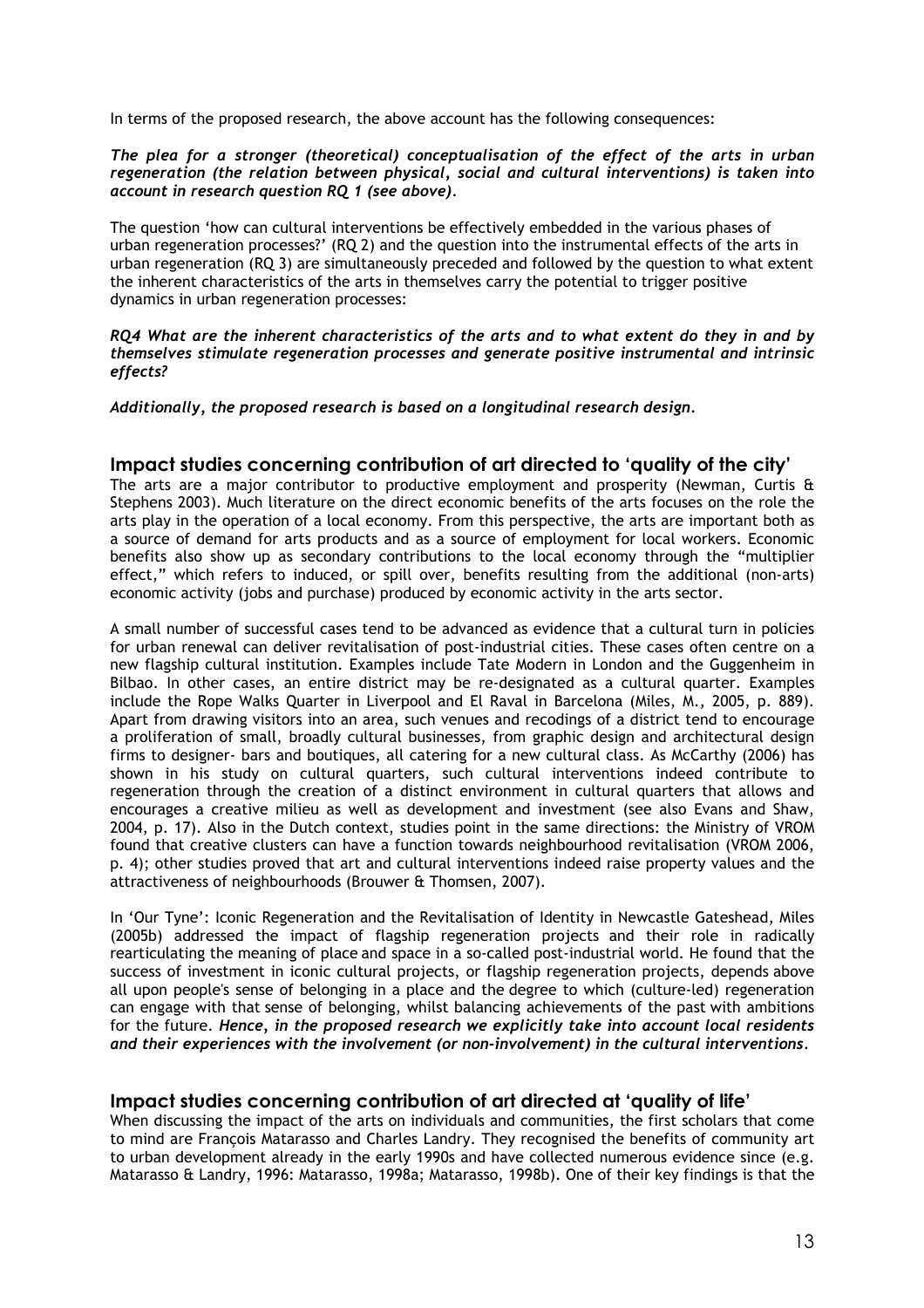human potential of a community is its most important asset, which should be acknowledged by those working to renew urban neighbourhoods. Wealth creation, social cohesion and quality of life ultimately depend on confident, imaginative citizens who feel empowered and are able to fulfil their potential. Their studies show how cultural programmes, and community art in particular, indeed enable such individual and community empowerment.

With regard to **individual empowerment**, studies have shown for instance an increase in people's **creativity** (this concerns in addition to the enhancement of artistic skills, e.g. the ability to improvise, daring to take risks or the finding of creative solutions) (Ofsted 2006, 3); or in their **selfesteem** and **social skills** (CP 2007; Matarasso 1997).

With regard to **community empowerment**, McCarthy et al. (2005) emphasise the fact that most evidence was sought and (partly) found on the instrumental benefits of the arts, particularly with regard to two general categories: a) enhancement of **social interaction** among community members, creating a sense of **community identity** and helping to build social capital at the community level; and b) empowerment of communities to organize for **collective action**.

Other studies too have shown for festivals, community plays and other events, how such cultural activities can bring people together, and thereby enhancing aspects of social cohesion (for the Dutch context see e.g. Trienekens 2006b; 2008). In short, art projects help to develop a sense of community (Hall & Robertson, 2001) or a more positive attachment to their immediate living environment among participants of cultural interventions (Trienekens & Van Miltenburg, 2009).

# *5 Preconditions for cultural interventions*

From the literature review several important lessons can be learned with regard to how cultural interventions have a higher chance to be effective and successful. These will be taken into account in the proposed research.

1. Necessity of an integrated approach – multi-disciplinary teams:

Many scholars conclude that, when part of an integrated programme, cultural interventions can make a substantial contribution to regeneration (e.g. Newman, Curtis and Stephens, 2003, p. 317; Cameron and Coaffee, 2005 p.55). Culture should therefore be seen as a hub among heterogeneous players rather than as a factor of homogenous spatial agglomeration. A multidisciplinary team in which an active role is played by a wide range of actors is necessary: these actors include local government; civil society; universities and educational institutions; the corporate, social and cultural sector (cf. Sacco & Blessi, 2008, p. 32 with regard to strategic coalescence in the knowledge society). Also, such teams should be inclusive of local residents (Sharp, Pollock and Paddison, 2005, p.1001). Carey and Sutton (2004) too found that successful cultural interventions offer a means by which people can explore and express their relationship with the physical and social environment. In keeping with this, projects must be delivered in a manner that involves and includes local people as partners in the process. This may result in sustainability in terms of an improved physical environment but also for the continuation of the use of the skills people have developed and the community building that has been an outcome of the cultural intervention. In a similar vein, Kay's study on the role of arts in regenerating communities recognises that the arts cannot operate independently in the regeneration of a declining area. They have to work hand-inhand with a wider program of community development, or holistic approach to people-centred development (Kay 2000, p. 423).

*In the proposed research multidisciplinary teams will be set up, monitored and the experiences will be translated in to training schemes: one for the co-ordinators of such teams and one for the team members.* 

*RQ 5 – How can multidisciplinary teams support the integration between the social, cultural and physical interventions in an effective and sustainable manner? How are these teams to be set-up and facilitated in order to function effectively?*

### 2. Local ownership and feeling at home

Related to the previous point, is the conclusion drawn by many scholars that cultural interventions are most effective when they are **'owned'** by the local community. If arts projects are seen as a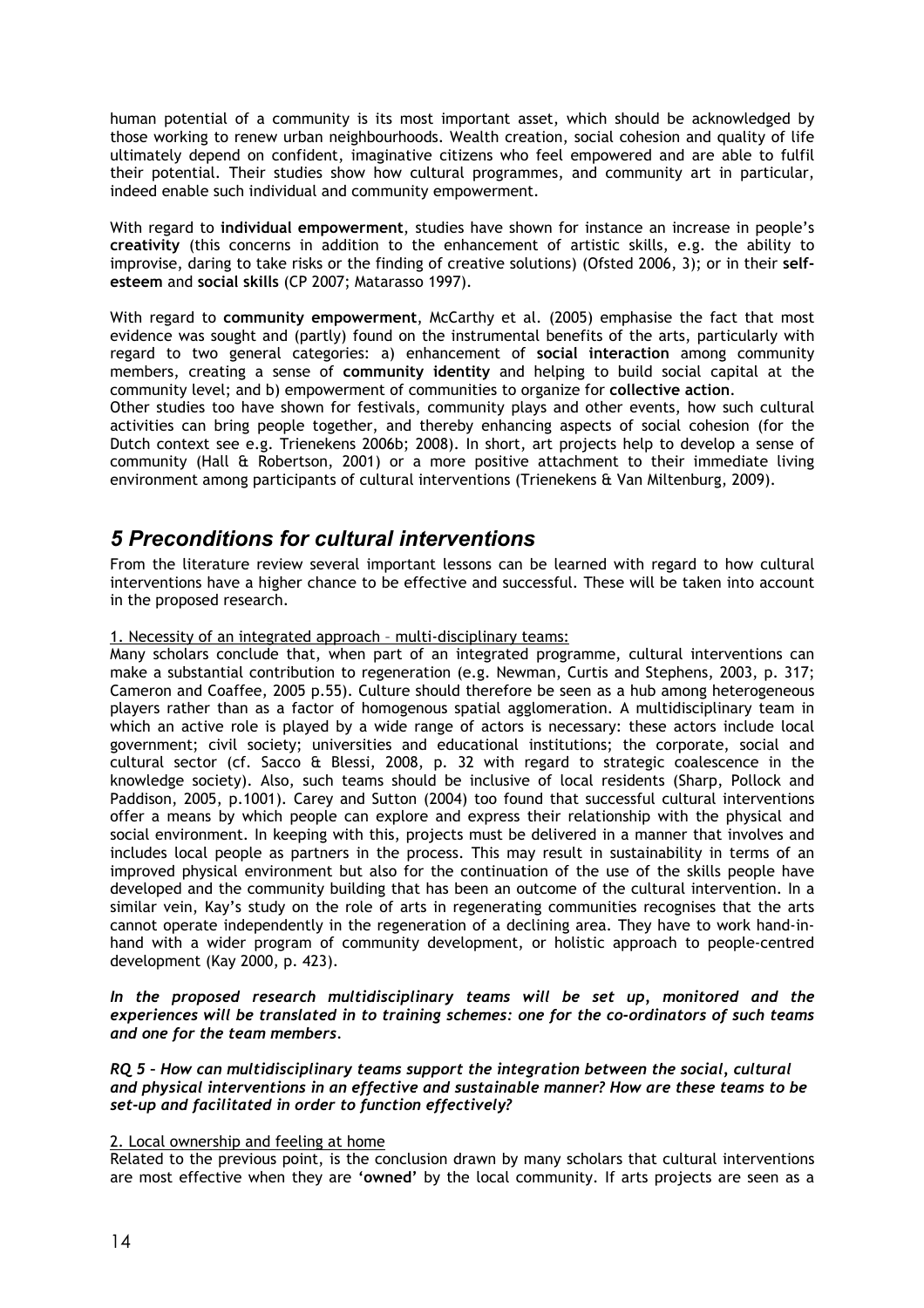tool of empowerment – controlled by the beneficiaries and belonging to the community – they can have a huge impact on regeneration. Indeed, for arts to work they need to have a high community participation potential. This way, the continuity of positive effects and activities, even after the programme has finished, is more likely and thus creates a more sustainable development.

This conclusion makes a case for taking local residents into account and to develop sensitivity for their sense of belonging and feelings at home. Secondly this is also a plea for a deep rethinking of approaches and practices on the urban planners' side, for de-emphasizing aspects of instrumental rationality and driving attention toward an expressive notion of rationality.

### *Local residents will be represented in the multidisciplinary teams; as many local residents as possible will become part of the cultural intervention process; and the impact of the cultural intervention will be studied among both active and non-active local residents.*

### 3. Measurement

The significance and role that the arts can play in regeneration has to be valued by policy makers and practitioners in community development and regeneration. The value placed on arts project will only be recognized when it is adequately demonstrated through appropriate and relevant evaluation (Kay, 2000, p. 423). Keeping in mind that neither the simple measurement of inputs and outputs, nor the reduction of outcomes to quantitative measurements of personal satisfaction or growth are always sufficient to capture the collective as well as the personal, of an artistic experience. One example of how such project could be measured is provided by the Sustainable Seatle report (Newman, Curtis and Stephens, 2003, p. 319), where quality of life factors are chosen and reviewed by the community itself. This approach, identifying what communities want and expect from the arts, rather that subordinating what community arts programmes formulated outside communities, offers a way forward that is more sensitive to the unique texture of artistic encounters. Integrating evaluation into project design would furthermore allow for constructive and ongoing feedback. Moreover, studies of cultural interventions need to consider not just the aggregated impact of arts projects on individuals, but also their (instrumental and intrinsic) effect and the extent to which it can be and is sustained on the communities in which individuals live.

#### *In the proposed research we will apply a variety of research methods and the research design is longitudinal.*

### 4. Applied science

Criteria and objectives for the (evaluation) research are to be set by those benefiting and participating in the cultural activity itself. According to Garcia (in Evans 2005, p.976) "*the emphasis must lie in providing a platform for the local communities… to express their views and expectations".* Often local community involvement and the sense they might have of their 'place' is the least evident in this process, as the professional regeneration and cultural intermediaries control the territory and the rhetoric required to maintain the credibility of the expectations of regeneration. It is, however, *the everyday lived cultural practices and experiences that better represent (cultural) regeneration occurring through primarily social and community-based projects* (Levebre in Evans, 2005, p. 976).

### *Therefore, in the proposed research, we will explicitly deal with cultural interventions where such a platform exists or can be created. Additionally, the proposed research will be academically sound, but conducted from a university of applied science, it is "praktijkgericht" in nature (i.e. taking local needs for knowledge as the point of departure).*

### 5. Creative clusters

The are also a few preconditions that specifically address creative clusters, as recognised on the basis of Dutch experiences (e.g. VROM 2006):

- The need for 'the right man at the right place' within the municipality and as coordinator of the creative hotspot, since cultural clusters/hotspots are highly complex in organisation and management;

- The need to combine different sets of rules and regulations under one section;

- When a corporation is involved it is highly important to properly organise the self-assignment of renters and other users in order to develop an identity (separate from the corporation);

- Not every function should be defined, in order to leave space for creativity and spontaneous projects to emerge;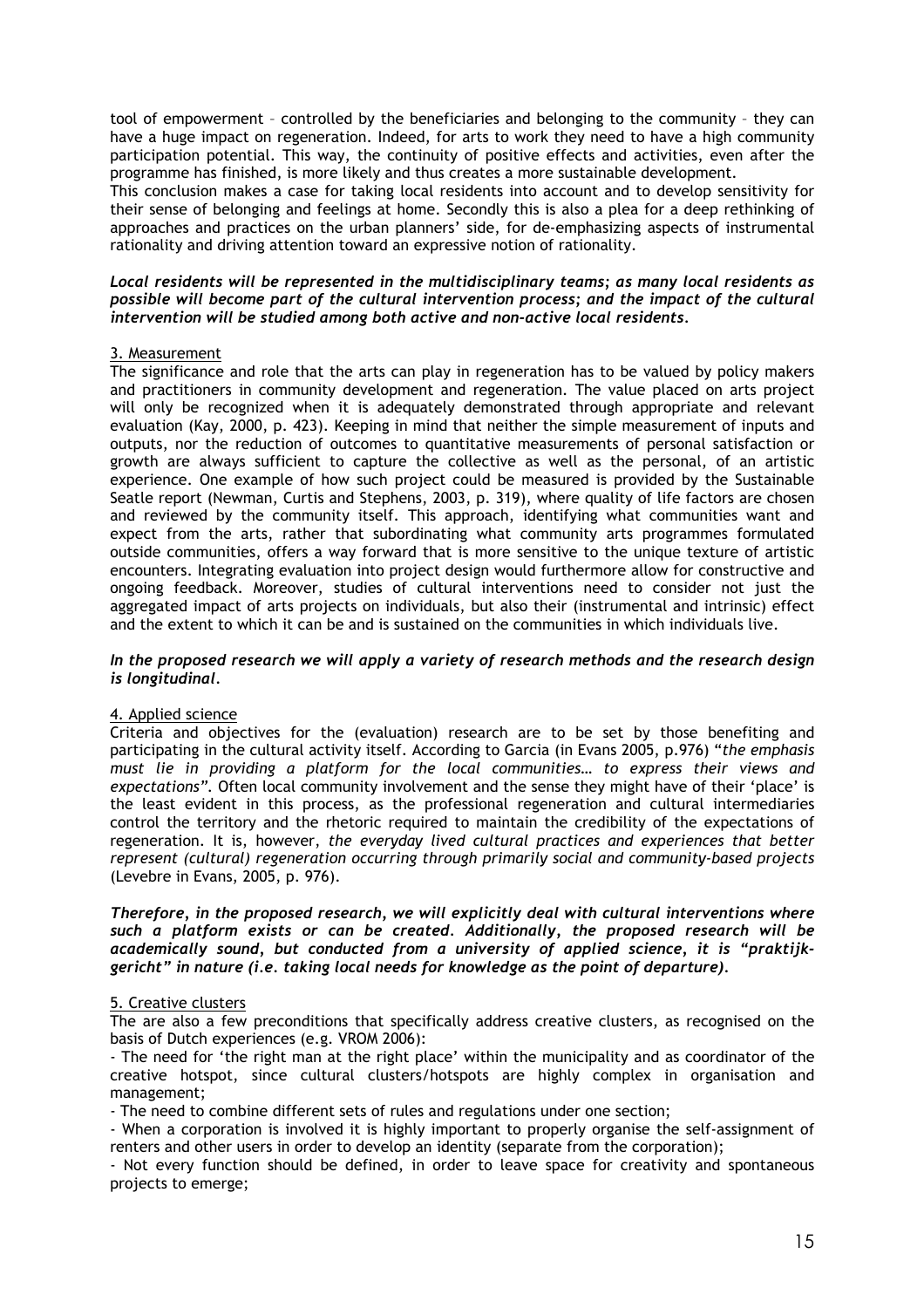- The need for transparency and clarity about activities and projects in order for local government and residents to know what is going on.

### *As mentioned, one of the 'products' of the proposed research is a training/coaching trajectory for the co-ordinators of the creative hotspots and community art processes as well as a teambuilding trajectory for the multidisciplinary team (that includes the renters in the case of the hotspots).*

### 6. In general

Hall and Robertson (2001) identified a set of key questions on the basis of an extensive review on claims attributed to art projects. They formulated these questions in order for such projects to make valuable contributions to claims attributed to them. Not all apply to every creative intervention. Nonetheless, these questions are fundamental also for the proposed research:

- Empirical questions: What tangible, measurable impacts does a project have on its locality, landscape, economy, culture and society?
- Policy questions: What is the relationship between the art programme and the broader urban regeneration initiatives or policies affecting a locality and what are the impacts of these initiatives or policies?
- Structural questions: What limitations do deeper structural conditions impose on the potentials of cultural interventions to intervene in the regeneration of localities?
- In what ways, if at all, has art impacted on the deeper structural conditions that give rise to the problems experienced within specific localities?
- Civic questions: What impacts do art projects have beyond their immediate localities? What are the natures of these impacts?
- Ideological questions: What commentary do cultural interventions offer on the conditions that give rise to the problems it attempts to address? What are the tangible impacts of this commentary on key individuals and institutions, and upon these conditions?

*As far as possible, these questions will be considered theoretically and practically in the proposed research; they will too be the starting point for seminars and public meetings to be organised as part of the long-term research commitment between Gemeente Amsterdam en HvA/UvA.*

### *6 Summary: research questions, methodology and case studies*

This final section sums up the conclusions with regard to the research questions, methodology, the selection of case studies and products that follow from the literature review on which this appendix is based (see *research proposal for a full account of the research design*).

### **Research questions:**

**RQ 1** – On the conceptual level: How are social, cultural and physical interventions to be integrated, whilst taking into account the location-specific and multidimensional character in time and disciplines of urban regeneration processes?

**RQ 2** – On the practical level: How can cultural interventions be effectively embedded in the various phases of urban regeneration processes?

**RQ 3** – What are the long-term effects of cultural interventions on feeling at home and how does this relate to the Wijkaanpak-objectives (liveability, cohesion, safety, etc.)?

**RQ4** – What are the inherent characteristics of the arts and to what extent do they in and by themselves stimulate regeneration processes and generate positive instrumental and intrinsic effects?

**RQ 5** – How can multidisciplinary teams support the integration between the social, cultural and physical interventions in an effective and sustainable manner? How are these teams to be set-up and facilitated in order to function effectively?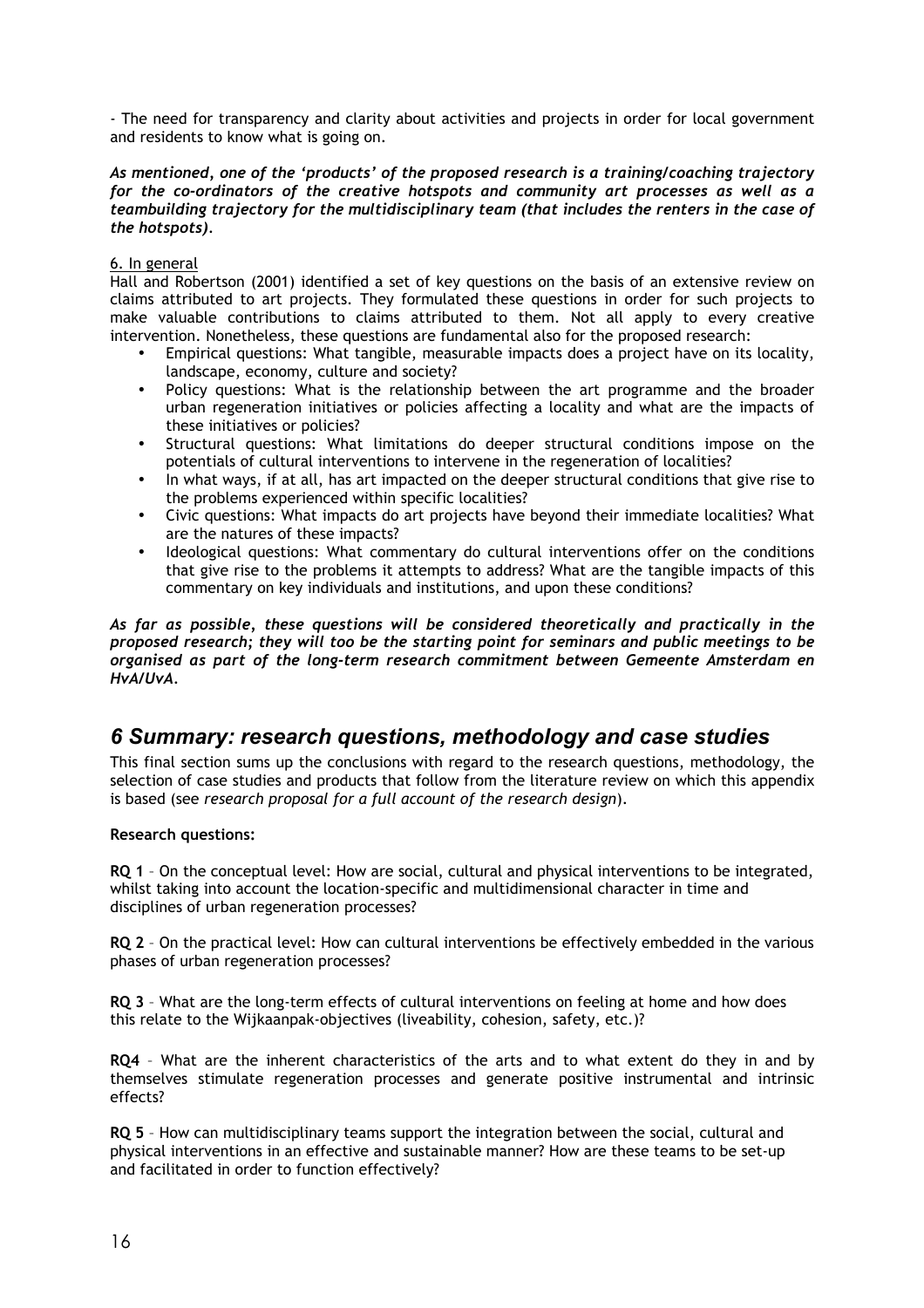### **Methodology:**

In the proposed research we will apply a variety of research methods and the research design is longitudinal. Additionally, the proposed research will be academically sound, but conducted from a university of applied science, it is "praktijk-gericht" in nature (i.e. taking local needs for knowledge as the point of departure).

In the proposed research we explicitly take into account local residents and their experiences with the cultural interventions: local residents will be represented in the multidisciplinary teams, as many local residents as possible will become part of the cultural intervention process and the impact of the cultural intervention will be studied among local residents, both those who are active and those non-active in their use of or involvement with the cultural intervention.

#### **Case studies:**

All cases concern locations in which 'quality of the city' and 'quality of life' objectives meet, i.e., cultural interventions that integrate a clear orientation towards engagement in neighbourhood improvement, where local residents take part in innovative entrepreneurship and creativity are included in the proposed research. Specifically: Garage Notweg and Tolhuistuin function as the two creative hotspot case studies. The other two cases concern cultural interventions (community art) in cultural planning processes: one is currently being prepared in the Kolenkitbuurt (Amsterdam Bos en Lommer) and one in the Indische Buurt (Amsterdam Zeeburg).

#### **Products:**

One of the 'products' of the proposed research is a training/coaching trajectory for the coordinators of the cultural interventions (creative hotspots and community art processes) as well as a teambuilding trajectory for the multidisciplinary team (that includes the renters in the case of the hotspots).

Other products are seminars and public meetings to be organised as part of the long-term research commitment between Gemeente Amsterdam en HvA/UvA as part of the Wijkaanpak. In these seminars and meetings also *related* questions, i.e. questions that are not the core of the proposed research can be explored.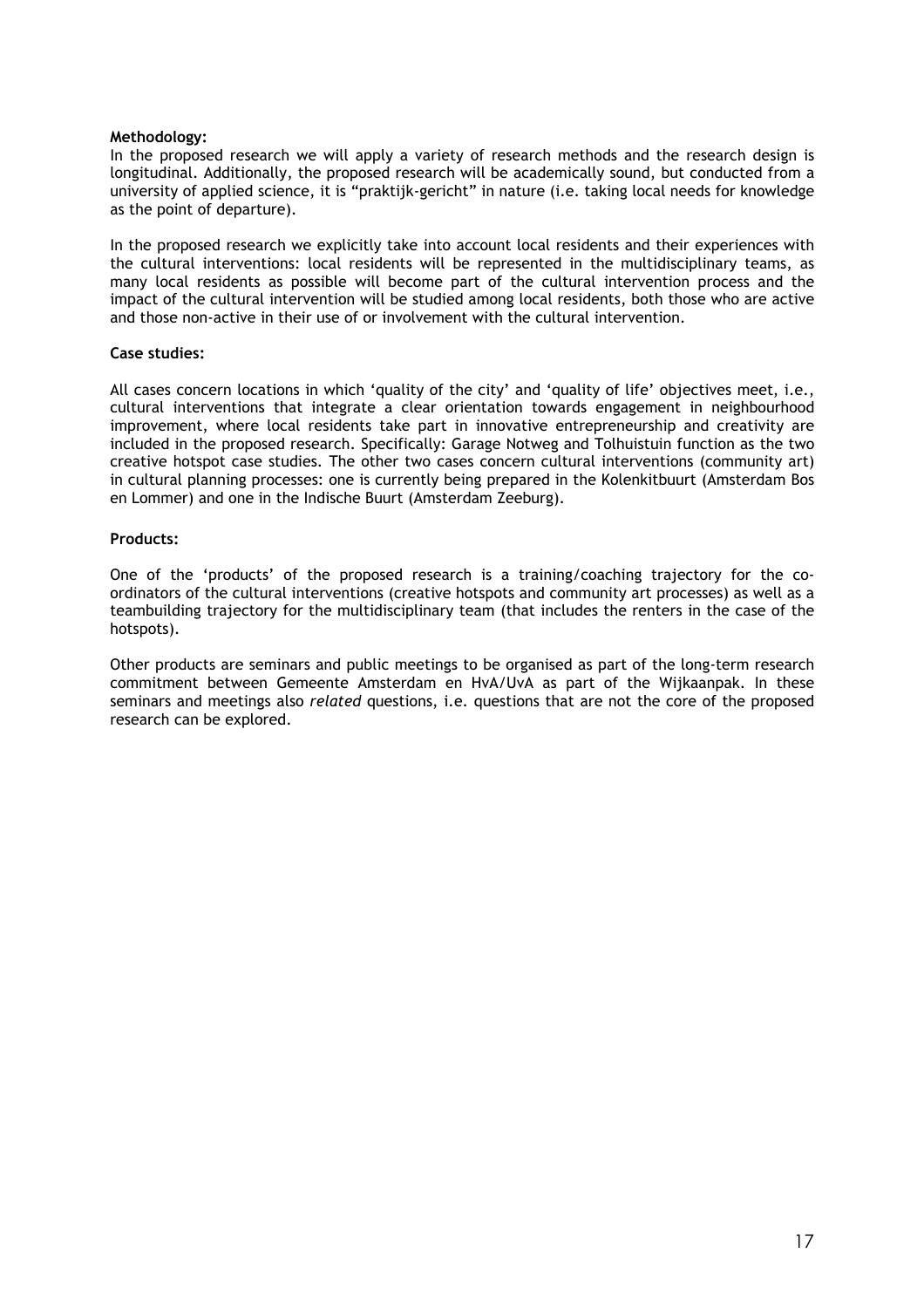# *Literature*

Blokland, T. (2006) *Het sociaal weefsel van de stad*. Oratie. Den haag: Dr. Gerardus Hendriks Stichting.

Boomgaard, J. (2005) Culturele kakofonie. In: *K.I.P., magazine beeldende kunst en vormgeving Noord-Holland*, vol. 1, p. 18. http://www.lkpr.nl/index.php?page=publicaties&id=6

Brouwer, J. & M. Thomsen (2007) *Cultuurimpuls Stedelijke vernieuwing. Opgave 2008-2012*. I.o.v. Ministerie van OCW. Delft: ABF RESEARCH.

Cameron, S. & J. Coaffee (2005) Art, gentrification and regeneration – From artist as pioneer to public arts. In: *European Journal of Housing Policy*, 5(1), pp. 39-58.

Carey, P. & Sutton, S. (2004) Community Development through participatory arts: Lessons learned from a community arts and regeneration project in South Liverpool. In: *Community Development Journal*, vol. 39, No. 2 April 2004, pp. 123-134.

CP – Creative Partnerships (2007) *This much we know … Whole school case studies*. London: Arts Council of England. February 2007.

Evans, G. (2005), Measure for Measure: Evaluating the Evidence of Culture's Contribution to Regeneration. In: *Urban Studies*, Vo. 42 (5/6), pp. 959-983.

Evans, G. & Foord, J. (2008) Cultural mapping and sustainable communities: planning for the arts revisited. In: *Cultural Trends*, Vol. 17, No 2, June 2008, pp. 65-96.

Evans, G. & Foord, J. (2006) *Strategies for creative spaces: Lessons learned November 2006*. London: London Development Agency. URL: www.lda.gov.uk (Accessed on 31rst of August 2009)

Evans, G. & Ph. Shaw (2004) *The contribution of culture to regeneration in the UK: a review of evidence. Report to DCMS*. London: London Metropolitan University.

Duyvendak, J.W. (2010) forthcoming

Gemeente Amsterdam *(2008) Amsterdams Uitvoeringsprogramma Wijkaanpak 08-09.*

Grodach, C. (2009) Art spaces, public space, and the link to community development. In: *Community Development Journal,* Advanced Access published April 29, 2009. Oxford University Press.

Hall, T. & Robertson, I. (2001), Public Art and Urban Regeneration: advocacy, claims and critical debates. In: *Landscape Research*, Vol. 26, No.1, 5-26.

Jacobs, Jane (1965) *The Death and Life of Great American Cities. The failure of town planning*. Harmondsworth: Penguin.

Kay, A. (2000) Art and community development: the role the arts have in regenerating communities. In: *Community Development Journal*, vol.35 no 4 October 2000, pp 414-424.

Landry, C. (1999) *The Art of Regeneration*. London: Comedia.

Landry, C. (2004) *Culture & Regeneration: An evaluation of the Evidence*. London: Comedia.

Landry, C. and Bianchini, F. (1995) *The Creative City*. London: Demos.

Matarasso, F. (1997) *Use or Ornament? The social impact of participation in the arts.* London: Comedia.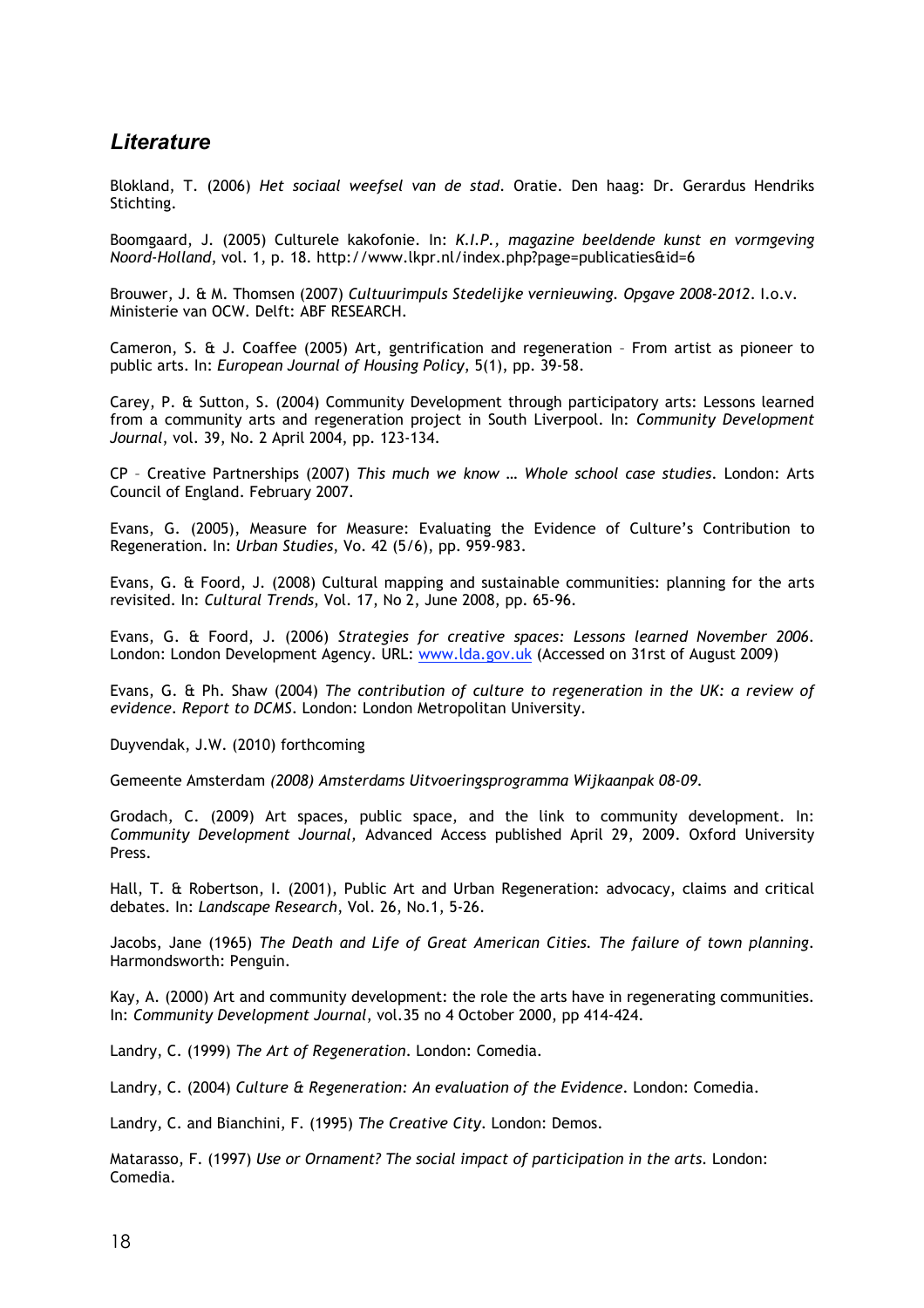Matarasso, F. (1998a) *Poverty and Oysters. The impact of local arts development in Portsmouth.*  London: Comedia.

Matarasso, F. (1998b) *Vital Signs: mapping community art in Belfast*. London: Comedia.

Matarasso, François (1999) *Towards a Local Culture Index: Measuring the Cultural Vitality of Communities*. London: Comedia, www.comedia.org.uk/downloads/LOCALC-1.DOC

Matarasso, F. (2003) *Cultural Indicators: A preliminary review of issues raised by current approaches*. UK: Arts Council of England.

Matarasso, F. (2007) Common ground: cultural action as a route to community development. In: *Community development journal*, Vol. 42, No 4, pp. 449-458.

Matarasso, F. & Landry, C. (1996) *The art of regeneration: urban renewal through cultural activity*, Social Policy Summary 8, published by Joseph Rowtree Foundation.

McCarthy, K. (2006) Regeneration of Cultural Quarters: Public art for place image or place identity? In: *Journal of Urban Design*, Vol. 11(2), pp. 243-262.

McCarthy, K., E. Ondaatje, L. Zakaras en A. Brooks (2004). *Gifts of the muse. Reframing the debate about the benefits of the arts*. Santa Monica: Rand Corporation.

Miles, M. (2005), Interruptions: Testing the Rhetoric of Culturally Led Urban Development. In: *Urban Studies*, Vo. 42, Nos 5/6, pp. 889-911.

Miles, S. & Paddison, R. (2005a) Introduction: The Rise and Rise of Culture-led Urban Regeneration. In: *Urban Studies*, Vol. 42, Nos 5/6, p. 833-839.

Miles, S. (2005b) 'Our Tyne': Iconic Regeneration and the Revitalisation of Identity in Newcastle Gatershead. In: *Urban Studies,* Vo. 42, Nos 5/6, pp. 913-926.

Newman, T., Curtis, K. and Stephens, J. (2003) Do community-based arts projects result in social gains? A review of the literature. In: *Community Development Journal*, Vol. 38, No.4. pp. 310-322.

Nowak, J. (2007) *Creativity and Neighborhood Development. Strategies for Community Investment*. The Reinvestment Fund, University of Pennsylvania.

Ofsted (2006) *Creative Partnerships: initiative and impact*. UK: Ofsted.

OCW (2003) *Culturele planologie & Pulbieksbereik: Uitkomsten van een interdisciplinaire conferentie in het kader van het Actieplan Cultuurbereik.* Den Haag: Ministerie van Onderwijs, Cultuur & Wetenschappen. http://www.minocw.nl/documenten/brochureversiekleur.pdf

Ramsey White, T. & Rentschler, R. (2005) *Toward a New Understanding of the Social Impact of the Arts*. Deakin University Australia.

Roberts, P. and H. Sykes (Eds.) (2000), *Urban Regeneration: A Handbook*. London: Sage Publications.

Sacco, P.L. & Blessi, G.T. (2008) Bridging Human and Social Capital through Culture-led Urban Transformation Processes: Evidence from the Bicocca District, Milan. In: *DADI Working Papers*. IUAV University of Venice.

Sasaki, M. (2004) *The Role of Culture in Urban Regeneration, Forum Barcelona 2004.*  http://www.barcelona2004.org/www.barcelona2004.org/esp/banco\_del\_conocimiento/docs/PO\_22 \_EN\_SASAKI.pdf